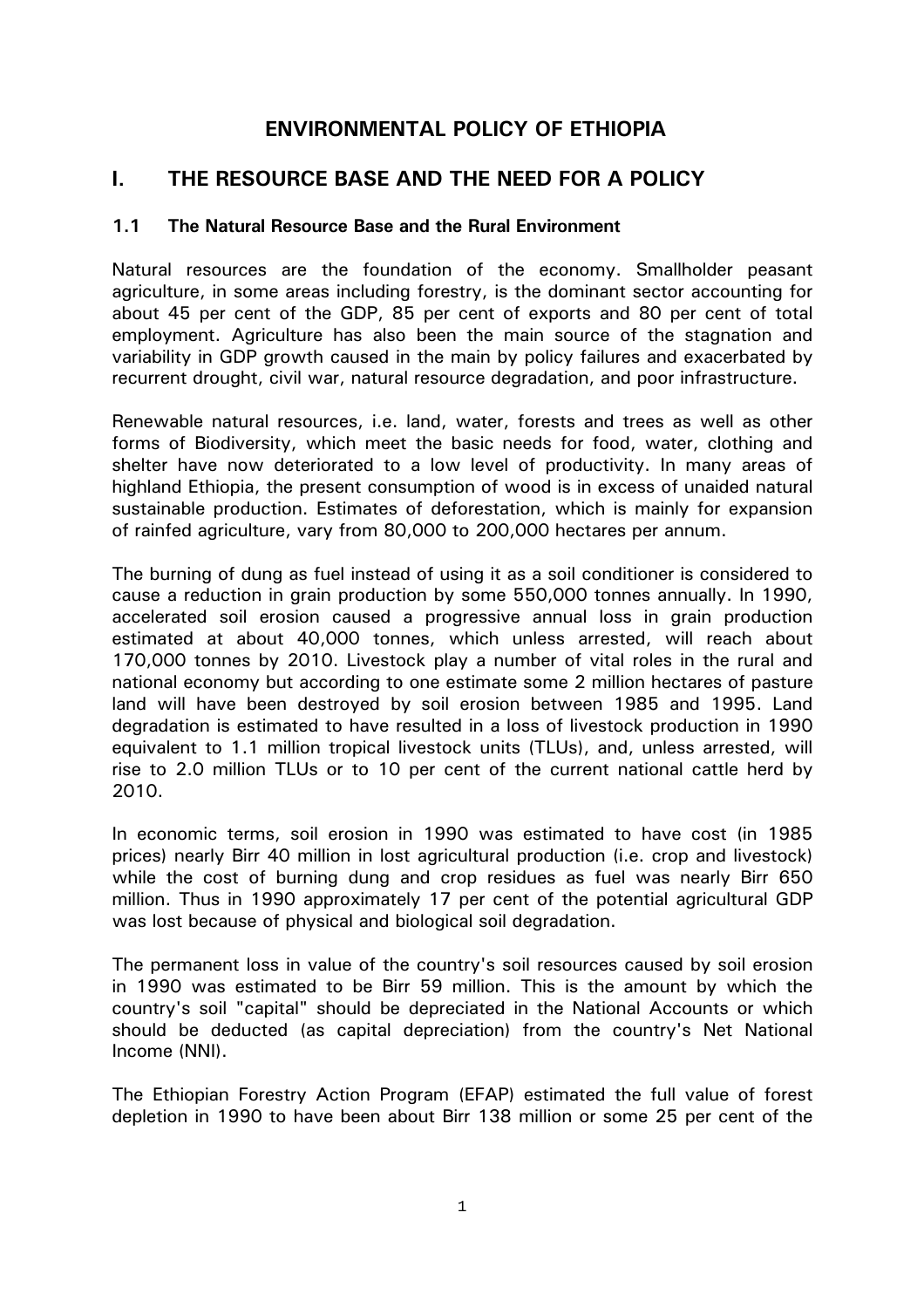potential forestry GDP of Birr 544 million.

Despite the presence of mineral resources in quantities and qualities suitable for exploitation, they currently contribute only about 2 per cent of the GDP. Only 1 per cent of the potential of Ethiopia's vast water resources for irrigated agriculture and hydropower generation have been developed. The energy sector is one of the least developed in the world with 90 per cent of needs being met from biomass fuels, particularly wood, charcoal and animal dung. The genetic diversity of Ethiopia's domesticated plants and its unique flora and fauna is increasingly being eroded because the long history of disruptive interventions by the state and the weakening of local management in the face of an expanding population and the increasing needs of agriculture.

# **1.2. The Urban Environment**

The current urban proportion of the population is relatively low at only 15 per cent although the annual rate of growth is 5.4 per cent and this rate is likely to rise to 30 per cent by the year 2020.

The current stock of urban housing is both insufficient and of very poor quality. About 31 per cent of households in Addis Ababa have no sanitation facilities, while in other urban areas the proportion is about 48 per cent. The serious deficiencies in sanitation services and the inadequacy of sewerage infrastructure and random defecation in urban areas have created dangerous health and environmental problems. Rivers and streams in the vicinity of Addis Ababa and other large urban centres have become open sewers and are one of the main sources of infections resulting in diarrhoea and other diseases. Privacy is almost impossible as many latrines are shared among many people and even simple doors are often absent.

# **1.3. Natural and Cultural Heritage**

Ethiopia's rich natural and cultural heritage permeates every facet of daily life and provides a powerful and socially cohesive force in the national consciousness. It can also provide a major attraction for tourists and is an important element in the development of a tourist industry. However, much of this heritage and culture is under threat through neglect, decay, removal or destruction as well as through the less visible and tangible impacts of changing socio-cultural values, foreign ideas and imported technologies.

# **1.4. The Need for A Policy on Natural Resource and the Environment**

The Government of the Federal Democratic Republic of Ethiopia (FDRE) has established a macro economic policy and strategy framework. Sectoral development policies and strategies have been, or are currently being, formulated. Environmental sustainability is recognized in the constitution and in the national economic policy and strategy as a key prerequisite for lasting success. However,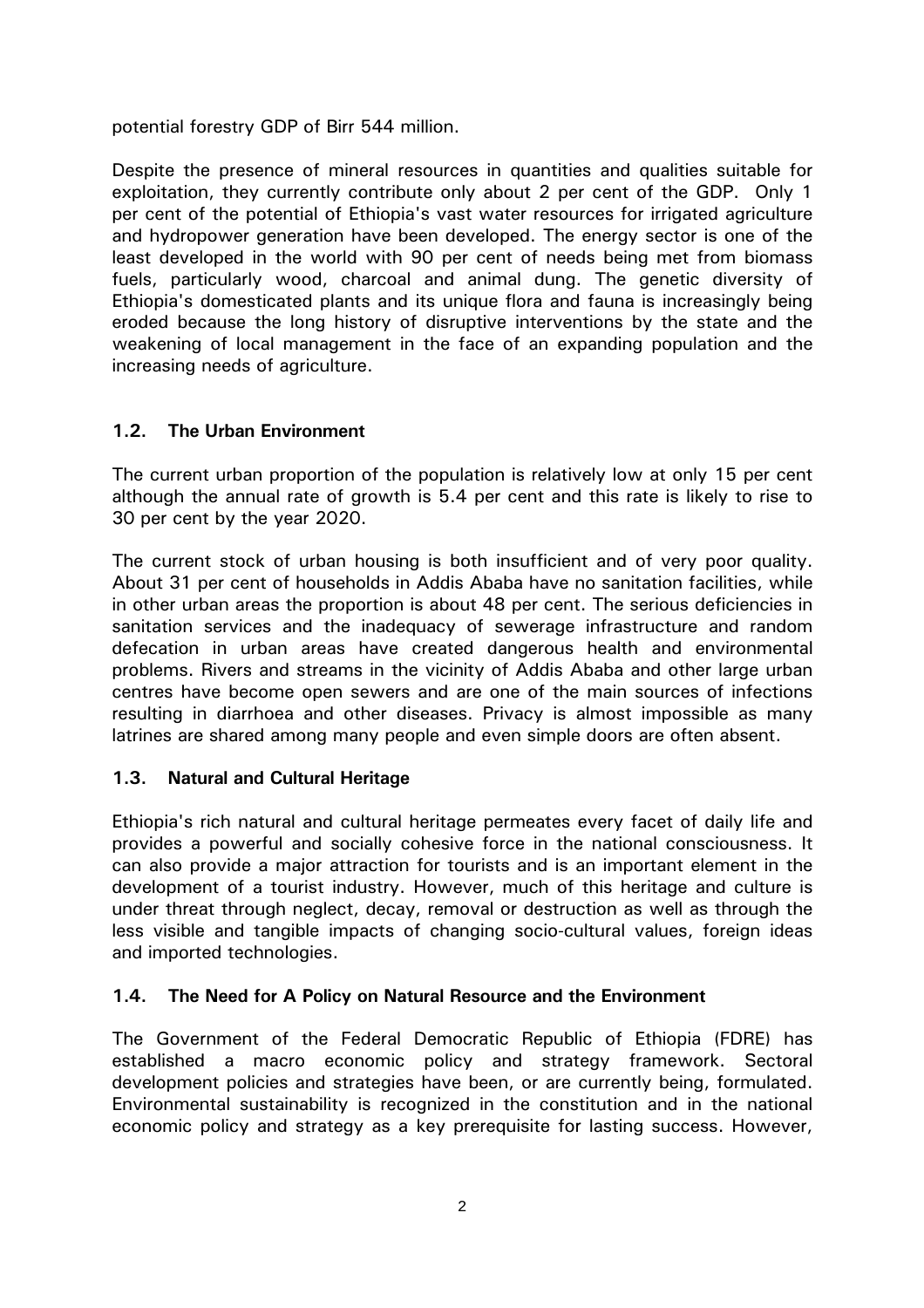there is as yet no overall comprehensive formulation of cross-sectoral and sectoral issues into a policy framework on natural resources and the environment to harmonize these broad directions and guide the sustainable development, use and management of the natural resources and the environment. Therefore, given the current stage of the country's political and policy development, the time is opportune for developing a comprehensive environmental policy on natural resources and the environment.

# **II. THE POLICY GOAL, OBJECTIVES AND GUIDING PRINCIPLES**

# **2.1 The Overall Policy Goal**

The overall policy goal is to improve and enhance the health and quality of life of all Ethiopians and to promote sustainable social and economic development through the sound management and use of natural, human-made and cultural resources and the environment as a whole so as to meet the needs of the present generation without compromising the ability of future generations to meet their own needs.

### **2.2 Specific Policy Objectives**

### **The Policy seeks to:**

- a. Ensure that essential ecological processes and life support systems are sustained, biological diversity is preserved and renewable natural resources are used in such a way that their regenerative and productive capabilities are maintained and where possible enhanced so that the satisfaction of the needs of future generations is not compromised; where this capability is already impaired to seek through appropriate interventions a restoration of that capability;
- b. Ensure that the benefits from the exploitation of non-renewable resources are extended as far into the future as can be managed, and minimize the negative impacts of their exploitation on the use and management of other natural resources and the environment;
- c. Identify and develop natural resources that are currently underutilized by finding new technologies, and/or intensifying existing uses which are not widely applied;
- d. Incorporate the full economic, social and environmental costs and benefits of natural resource development into the planning, implementation and accounting processes by a comprehensive valuation of the environment and the services it provides, and by considering the social and environmental costs and benefits which cannot currently be measured in monetary terms;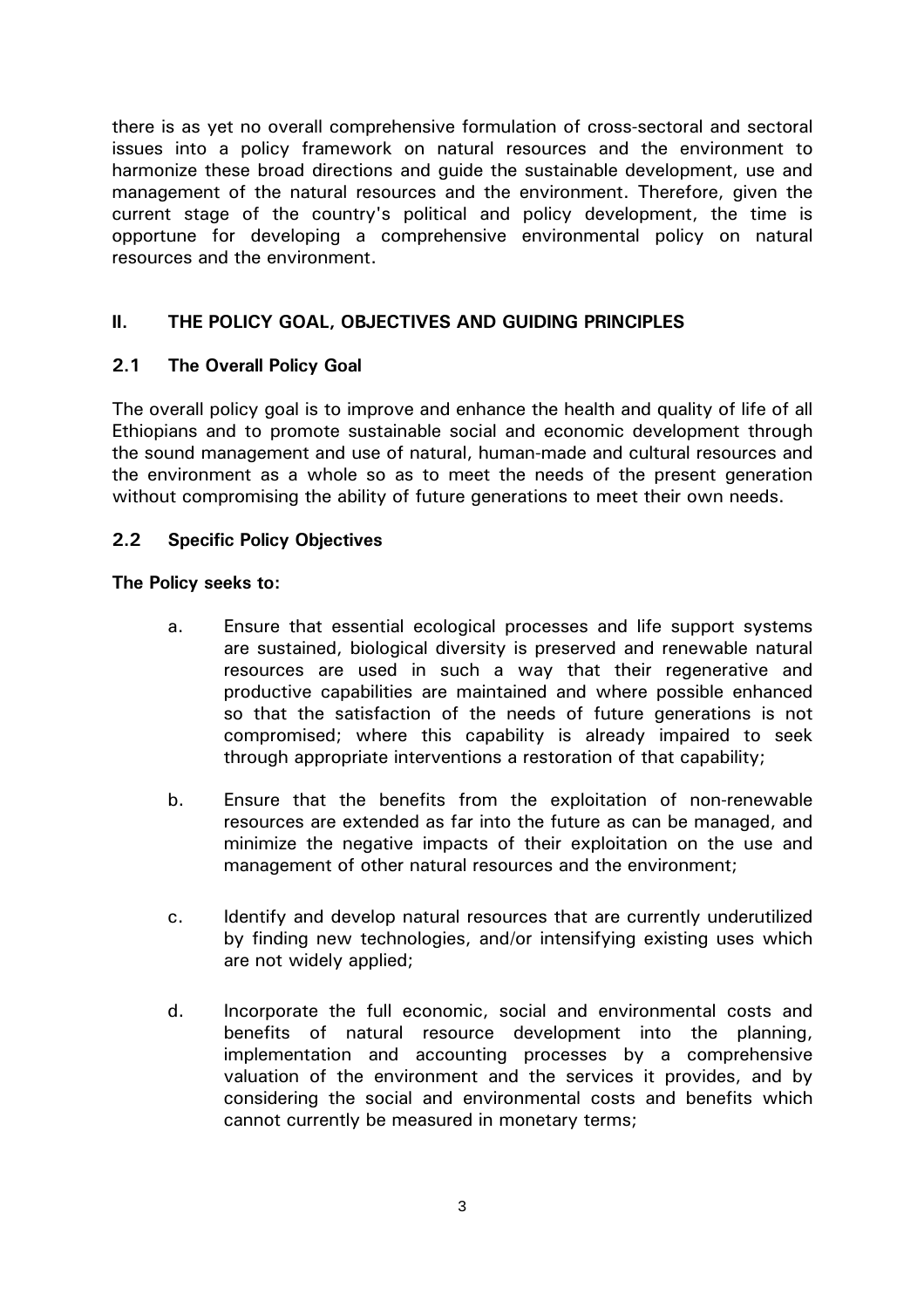- e. Improve the environment of human settlements to satisfy the physical, social, economic, cultural and other needs of their inhabitants on a sustainable basis;
- f. Prevent the pollution of land, air and water in the most cost-effective way so that the cost of effective preventive intervention would not exceed the benefits;
- g. Conserve, develop, sustainably manage and support Ethiopia's rich and diverse cultural heritage;
- h. Ensure the empowerment and participation of the people and their organizations at all levels in environmental management activities; and
- i. Raise public awareness and promote understanding of the essential linkages between environment and development.

### **2.3. The Key Guiding Principles**

Underlying these broad policy objectives are a number of key principles. Establishing and clearly defining these guiding principles is very important as they will shape all subsequent policy, strategy and programme formulations and their implementation. Sectoral and cross-sectoral policies and environmental elements of other macro policies will be checked against these principles to ensure consistency.

### **The Key Guiding Principles are:**

- a. Every person has the right to live in a healthy environment;
- b. Sustainable environmental conditions and economic production systems are impossible in the absence of peace and personal security. This shall be assured through the acquisition of power by communities to make their own decisions on matters that affect their life and environment;
- c. The development, use and management of renewable resources shall be based on sustainability;
- d. The use of non-renewable resources shall be minimized and where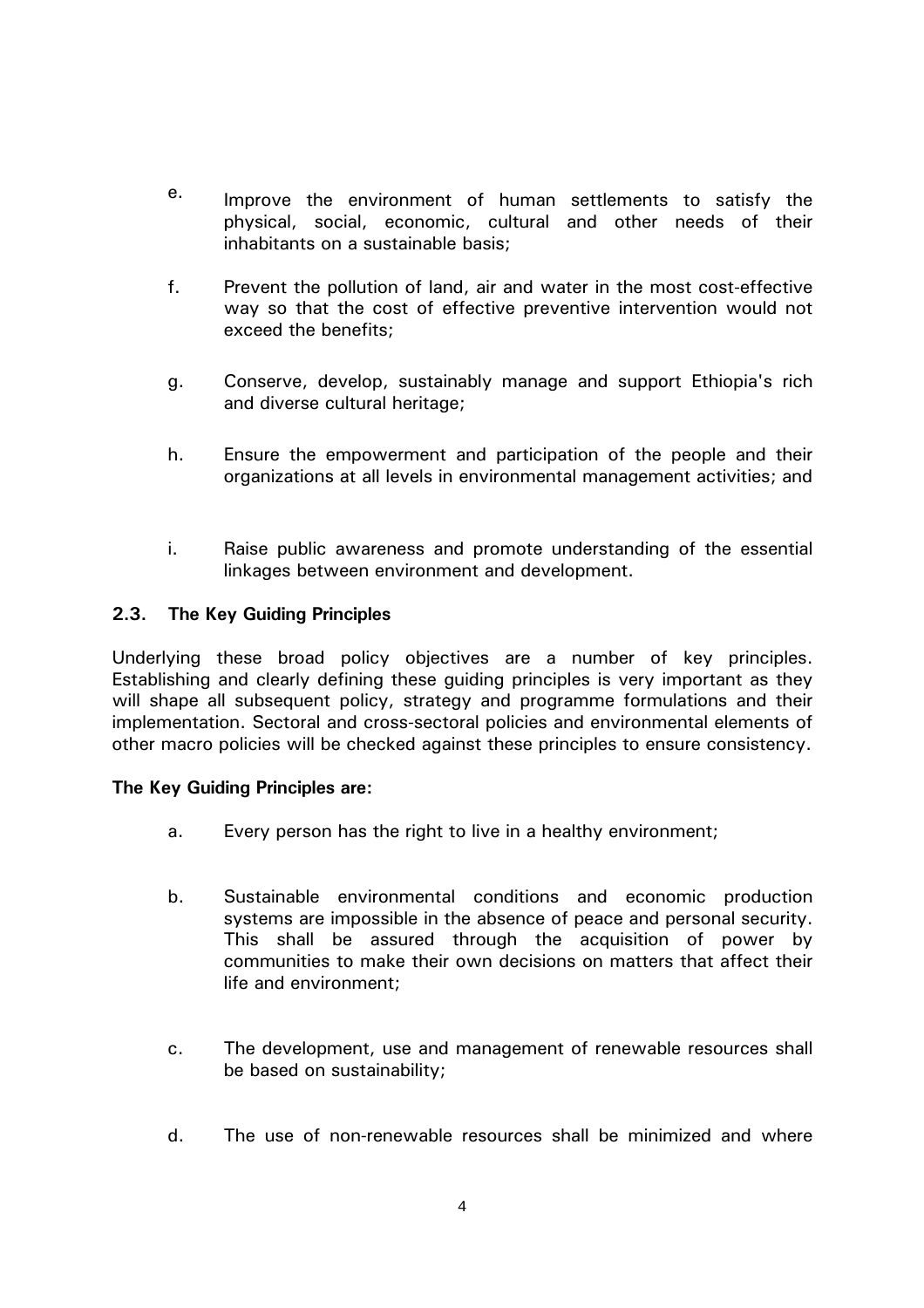possible their availability extended (e.g. through recycling);

- e. Appropriate and affordable technologies which use renewable and non-renewable resources efficiently shall be adopted, adapted, developed and disseminated;
- f. When a compromise between short-term economic growth and longterm environmental protection is necessary, then development activities shall minimize degrading and polluting impacts on ecological and life support systems. When working out a compromise, it is better to err on the side of caution to the extent possible as rehabilitating a degraded environment is very expensive, and bringing back a species that has gone extinct is impossible;
- g. Full environmental and social costs (or benefits foregone or lost) that may result through damage to resources or the environment as a result of degradation or pollution shall be incorporated into public and private sector planning and accounting, and decisions shall be based on minimizing and covering these costs;
- h. Market failures with regard to the pricing of natural, human-made and cultural resources, and failures in regulatory measures shall be corrected through the assessment and establishment of user fees, taxes, tax reductions or incentives;
- i. Conditions shall be created that will support community and individual resource users to sustainably manage their own environment and resources;
- j. As key actors in natural resource use and management, women shall be treated equally with men and empowered to be totally involved in policy, programme and project design, decision making and implementation;
- k. The existence of a system which ensures uninterrupted continuing access to the same piece(s) of land and resource creates conducive conditions for sustainable natural resource management;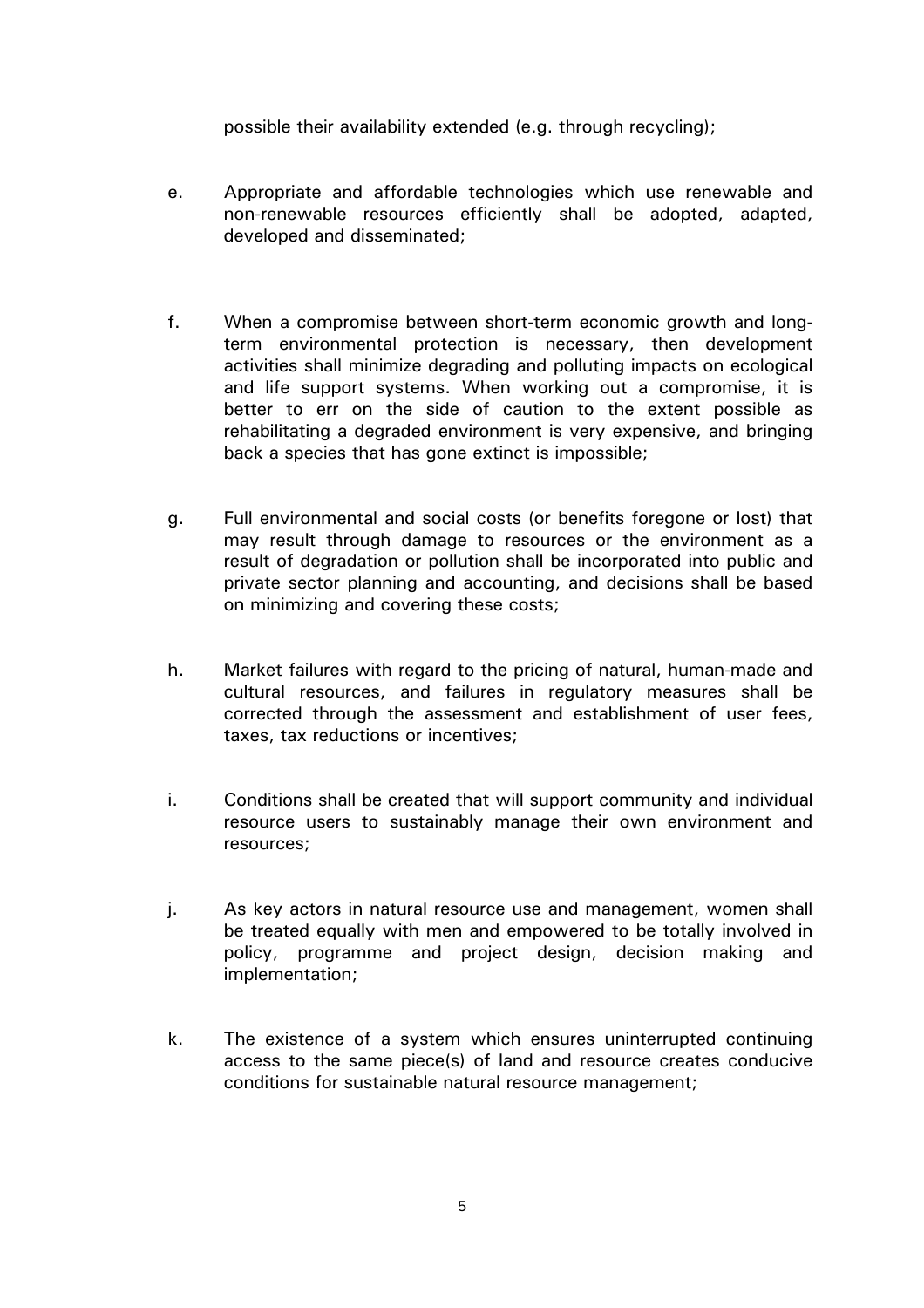- l. Social equity shall be assured particularly in resource use;
- m. Regular and accurate assessment and monitoring of environmental conditions shall be undertaken and the information widely disseminated within the population;
- n. Increased awareness and understanding of environmental and resource issues shall be promoted by policy makers, by government officials and by the population, and the adoption of a "conservation culture" in environmental matters among all levels of society shall be encouraged;
- o. Local, regional and international environmental interdependence shall be recognized;
- p. Natural resource and environmental management activities shall be integrated laterally across all sectors and vertically among all levels of organization;
- q. Species and their variants have the right to continue existing, and are, or may be, useful now and/or for generations to come;
- r. The wealth of crop and domestic animal as well as micro-organism and wild plant and animal germplasm is an invaluable and inalienable asset that shall be cared for; and
- s. The integrated implementation of cross-sectoral and sectoral federal, regional and local policies and strategies shall be seen as a prerequisite to achieving the objectives of this Policy on the Environment.

# **III. SECTORAL ENVIRONMENTAL POLICIES**

### **3.1 Soil Husbandry and Sustainable Agriculture**

#### **The Policies are:**

 a. To foster a feeling of assured, uninterrupted and continuing access to the same land and natural resources on the part of farmers and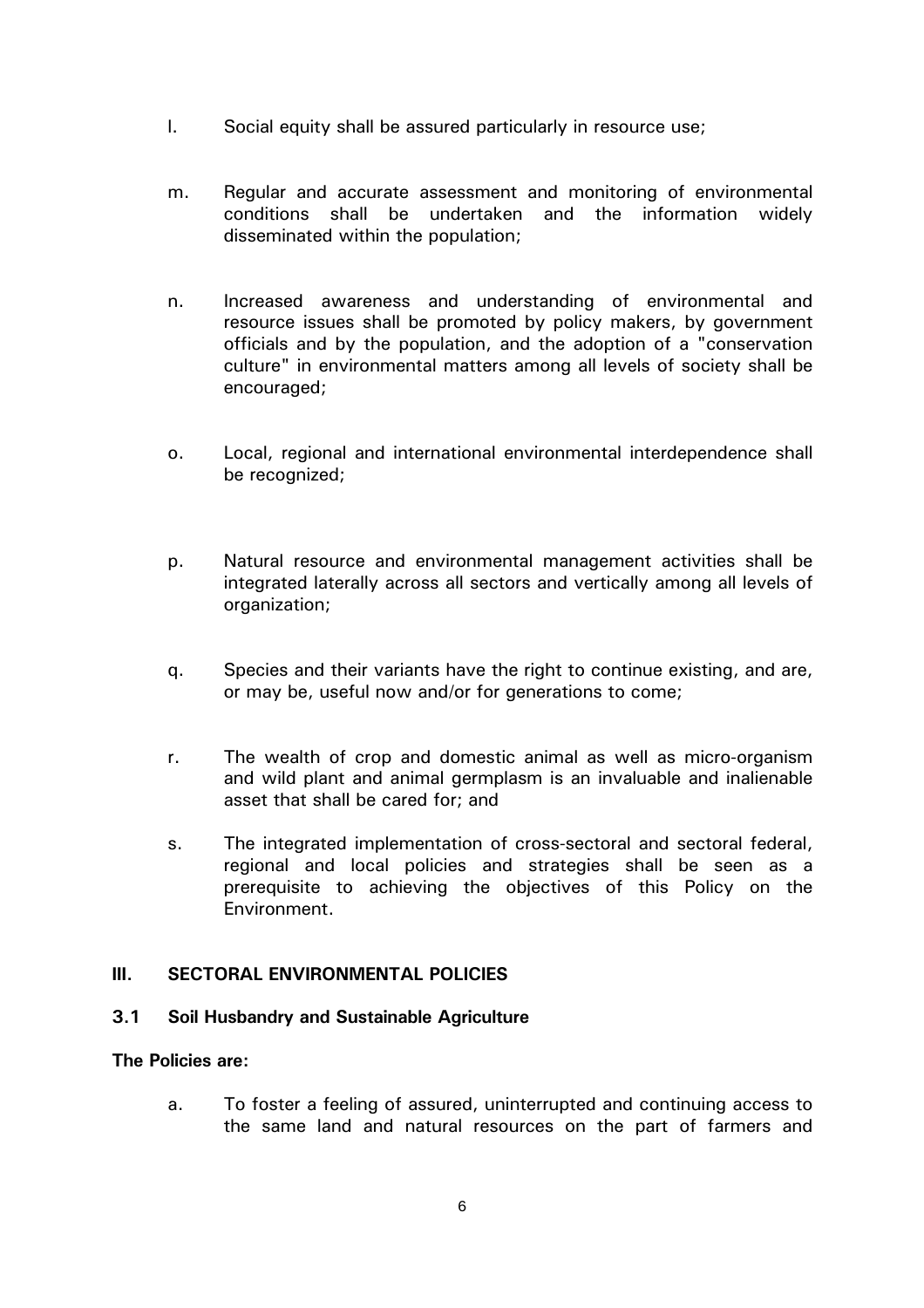pastoralists so as to remove the existing artificial constraints to the widespread adoption of, and investment in, sustainable land management technologies;

- b. To base, where possible, increased agricultural production on sustainably improving and intensifying existing farming systems by developing and disseminating technologies which are biologically stable, appropriate under the prevailing environmental and sociocultural conditions for farmers, economically viable and environmentally beneficial;
- c. To promote the use of appropriate organic matter and nutrient management for improving soil structure, nutrient status and microbiology in improving soil conservation and land husbandry;
- d. To safeguard the integrity of the soil and to protect its physical and biological properties, through management practices for the production of crops and livestock which pay particular attention to the proper balance in amounts of chemical and organic fertilizers, including green manures, farm yard manures and compost;
- e. To promote effective ground cover as one of the most important factors in soil erosion control, taking advantage of the wide range of sustainable agronomic, pastoral and silvicultural approaches used in various areas of Ethiopia as potentially flexible alternatives to mechanical soil conservation systems;
- f. To promote in drought-prone and low rainfall areas water conservation which is as important as physical soil conservation for more secure and increased biomass production, including crop production;
- g. To ensure that, for reasons of cost and acceptability, improvements in land husbandry are made with an appreciation of existing husbandry systems, technologies and knowledge;
- h. To ensure that, given the heterogeneous environment of the Ethiopian highlands, agricultural research and extension have a stronger focus on farming and land use systems and support an immediate strengthening of effective traditional land management systems;
- i. To promote, for the relatively more environmentally uniform Ethiopian lowlands, a long-term approach to agricultural research programmes to develop appropriate farming and land management systems that yield high outputs;
- j. To ensure that planning for agricultural development incorporates in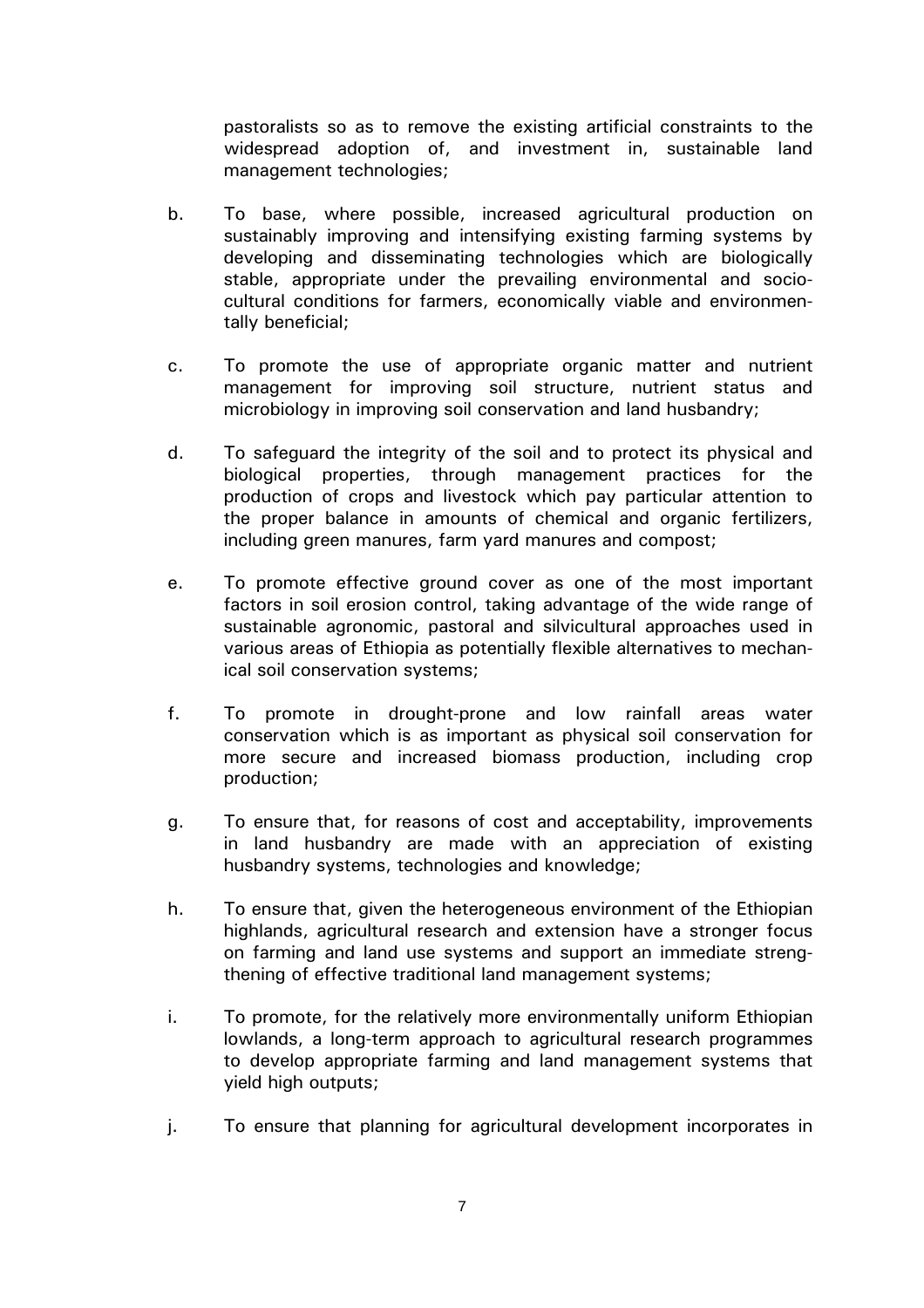its economic cost-benefit analysis the potential costs of soil degradation through erosion and salinization as well as soil and water pollution;

- k. To ensure that inputs shall be as diverse and complementing as the physical, chemical and biological components of the soil require, and shall not focus solely on a quick and transitory increase in plant nutrients to the long-term detriment of soil structure and microbiology;
- l. To institute the stall feeding of domesticated animals through a combination of providing agricultural residues, on-farm produced forage and fodder as well as the cutting and carrying of grass and browse from meadows and hillsides in order to encourage revegetation of grazing lands and the reduction of soil erosion;
- m. To develop forestry on the farm, around the homestead and on eroding and/or eroded hillsides in order to increase the stock of trees for fuelwood, construction material, implements and crafts, for forage and for other tree products ;
- n. To shift the emphasis in crop breeding from single line plant varieties and animal breeds to multiple lines involving as many different but adapted lines as possible in order to increase both plasticity in adapting to environmental variations, and resistance to pests and diseases;
- o. To use biological and cultural methods as well as resistant or tolerant varieties or breeds, pheromones or sterile male techniques in an integrated manner as a pest and disease management method in preference to chemical controls;
- p. To safeguard human and environmental health by producing adequate regulation of agricultural (crop and livestock) chemicals;
- q. To use the precautionary principle in assessing potentially damaging impacts when taking decisions that affect social and ecnomic conditions, natural resources and the environment, especially in the pastoral areas, which are perhaps the least studied in the country;
- r. To ensure that new technical recommendations are compatible with existing pastoral and agricultural systems, agro-ecological conditions and the prevailing socio-economic environment; and
- s. To undertake full environmental, social and economic impact assessments of all existing irrigation schemes in the rangelands and wherever needed establish programmes of correcting their negative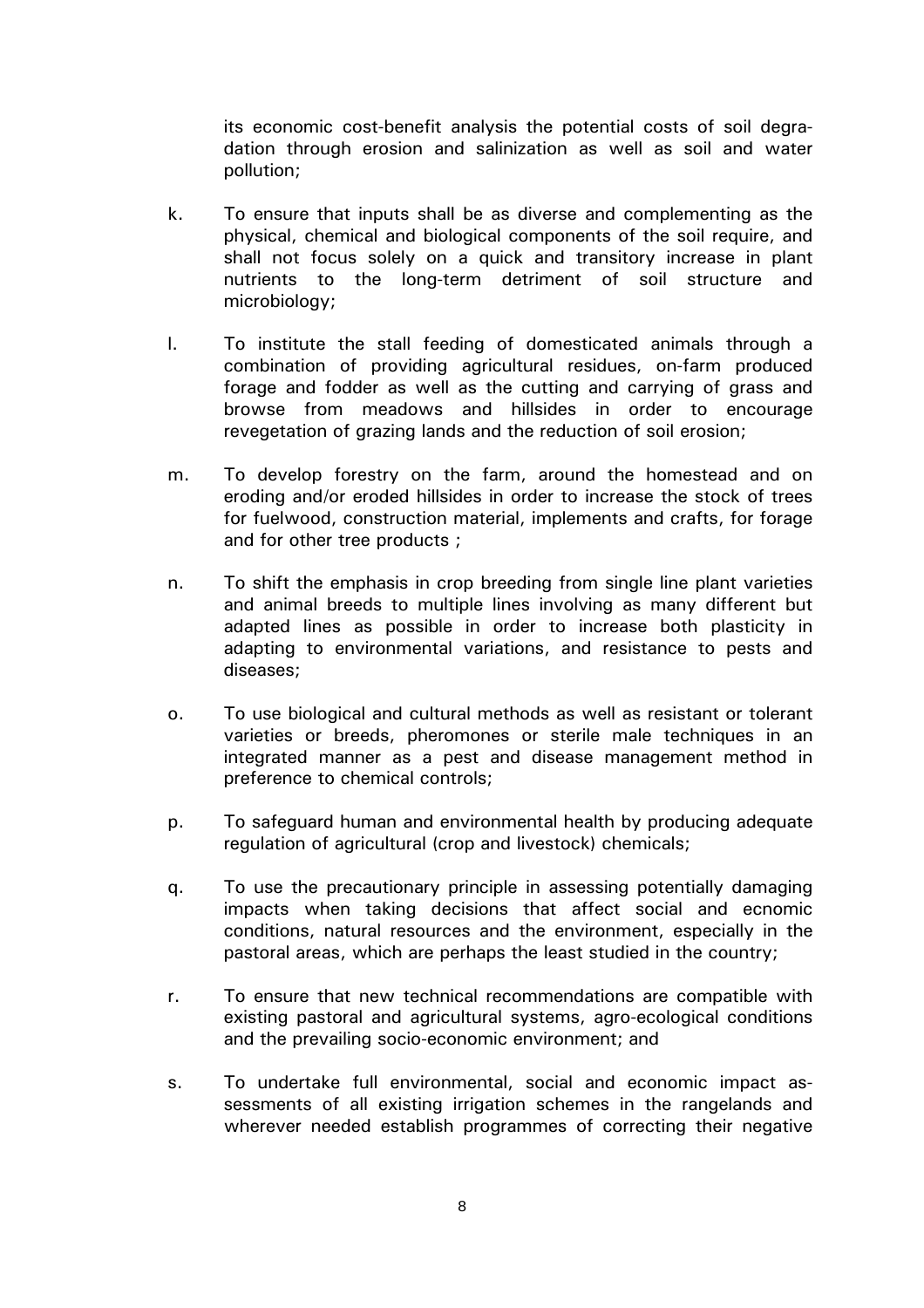environmental, social and economic impacts.

### **3.2. Forest, Woodland and Tree Resources**

- a. To recognize the complementary roles of communities, private entrepreneurs and the state in forestry development;
- b. To encourage all concerned individuals and communities as well as the government to actively involve in the planning and implementation of forestry programmes to ensure sustainability, minimize cost, and forestall conflict;
- c. To ensure that forestry development strategies integrate the development, management and conservation of forest resources with those of land and water resources, energy resources, ecosystems and genetic resources, as well as with crop and livestock production;
- d. To ensure that afforestation with exotic species be restricted to backyard woodlots, to peri-urban plantations and to plantations for specific industrial and other projects; otherwise until reliable information and knowledge on exotic species are available afforestation shall use local species as these are in tune with the environment and thus ensure its well-being;
- e. To assist the natural process of afforestation of uncultivable areas by controlling felling and grazing and by planting judiciously selected local species, as well as by other affordable interventions.
- f. To adhere to the principle that "sustainable forest management" is achieved when social acceptability and economic viability have been achieved and the volume of wood harvested in a given period is about equal to the net growth that the forest is capable of generating;
- g. To pursue agricultural and other policies and programmes that will reduce pressure on fragile woodland resources and ecosystems; and
- h. To promote changes in agricultural and natural resource management systems which will limit the need for free grazing of animals in protected forest areas.
- i. To find substitutes for construction and fuel wood whenever capabilities and other conditions allow, in order to reduce pressure on forests.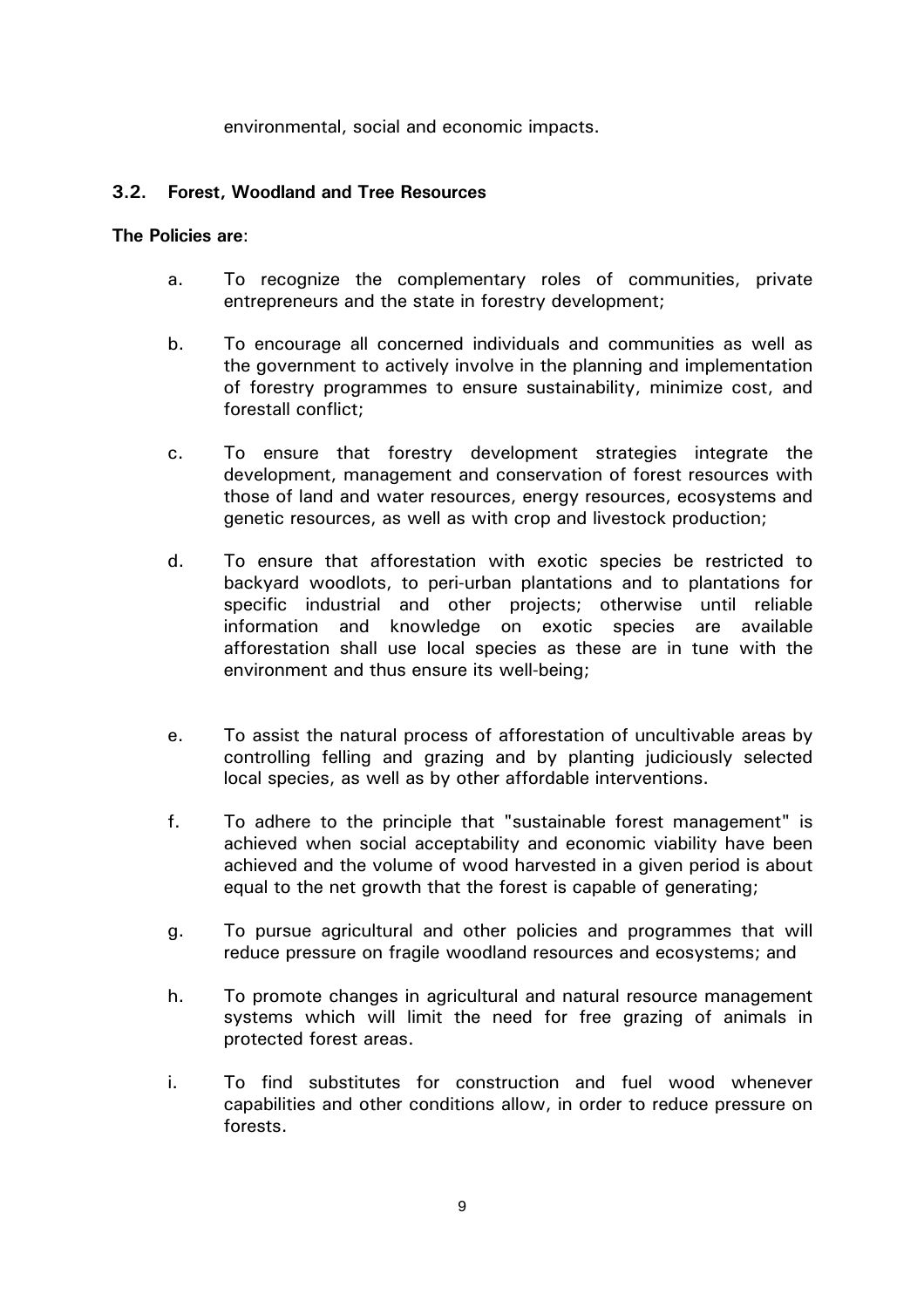# **3.3. Genetic, Species and Ecosystem Biodiversity**

- a. To promote *in situ* systems (i.e. conservation in a nature reserve, farmer's fields, etc.) as the primary target for conserving both wild and domesticated biological diversity; but also promote *ex situ* systems (i.e. conservation outside the original or natural habitat) in gene banks, farms, botanical gardens, ranches and zoos as supplementary to *in situ* conservation;
- b. To promote *in situ* conservation of crop and domestic animal biological diversity as well as other human made and managed ecosystems through the conscious conservation of samples of such ecosystems, even when change as a whole is taking place;
- c. To ensure that the importation, exportation and exchange of genetic and species resources is subject to legislation, e.g. to ensure the safeguarding of community and national interests, the fulfilling of international obligations, quarantine, etc. Above all biological material which is self-regenerative and impossible to control once allowed to get out of control may result in the most insidious and damaging form of pollution which is biological pollution, thus the importation and use of biological material including those genetically engineered should be under stringent regulations;
- d. To ensure that factors such as the level of vulnerability, uniqueness, importance and economic and environmental potential of the genome be taken into account in determining priorities in conservation;
- e. To ensure that the conservation of genetic resources *in situ* maintains a dynamic system of genetic variability in an environment of constant selection pressure that is normally present in the natural or human made ecosystem as the case may be;
- f. To promote the involvement of local communities inside and outside protected areas in the planning and management of such areas;
- g. To ensure that the conservation of biological diversity outside the protected area system be integrated with strategic land use plans, local level plans and sustainable agricultural and pastoral production strategies;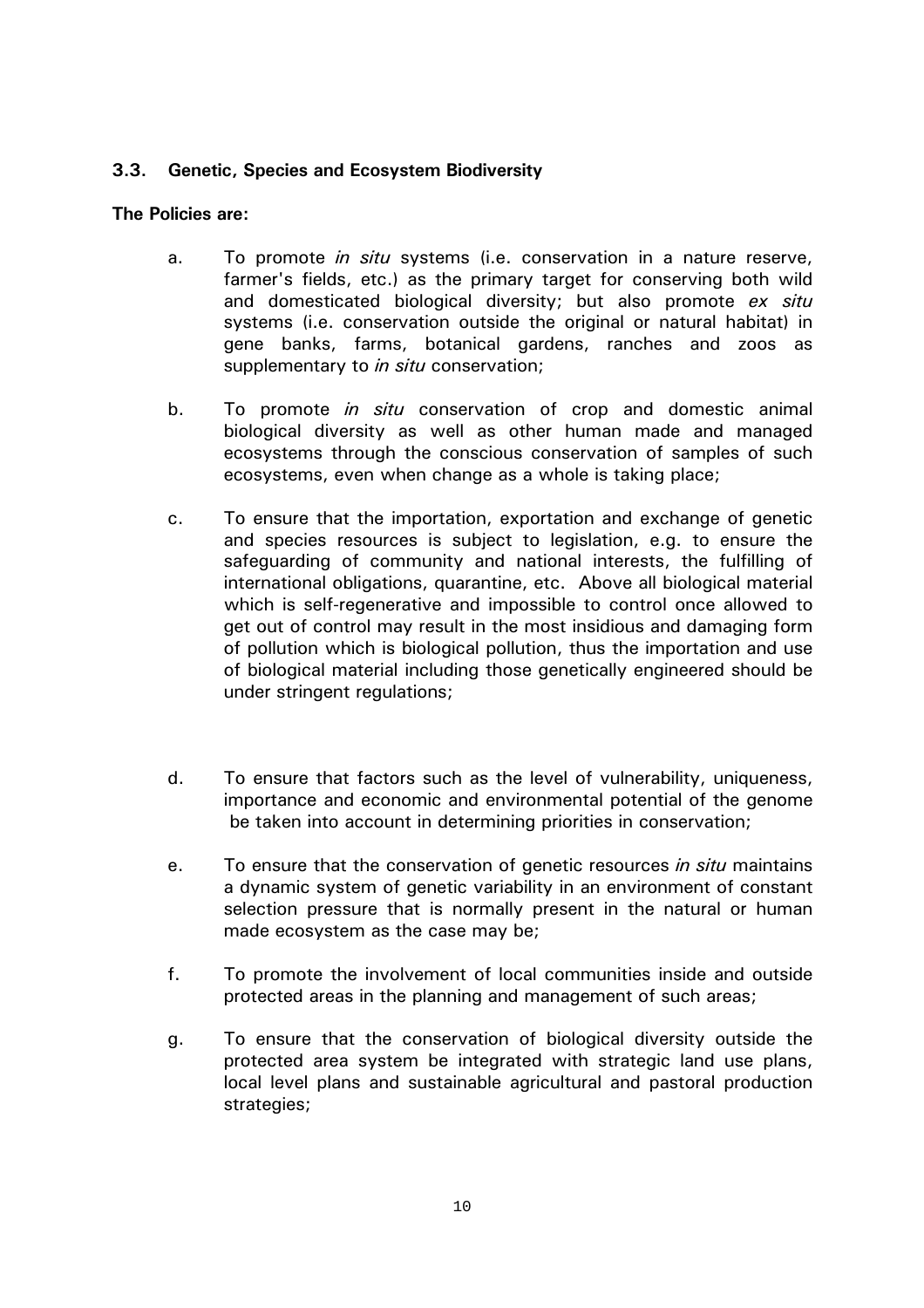- h. To include in protected areas as wide a range of ecosystems and habitats as possible and where appropriate to link them by corridors of suitable habitats along which species can migrate;
- i. To ensure that pricing policies and instruments support conservation of biological diversity;
- j. To ensure that park, forest and wildlife conservation and management programmes which conserve biological diversity on behalf of the country allow for a major part of any economic benefits deriving therefrom to be channelled to local communities affected by such programmes; and
- k. To recognize that certain animal and plant species are vermin or pests or may be a reservoir of disease to humans, crops and livestock, and to control them.

# **3.4. Water Resources**

- a. To ensure that the control of environmental health hazards be a necessary condition in the design, construction and use of dams and irrigation systems;
- b. To recognize that natural ecosystems, particularly wetlands and upstream forests, are fundamental in regulating water quality and quantity and to integrate their rehabilitation and protection into the conservation, development and management of water resources;
- c. To ensure that any proposed introduction of exotic species into water ecosystems be subject to detailed ecological studies and environmental impact assessment;
- d. To promote the protection of the interface between water bodies and land (e.g. lake shores, river banks and wetlands);
- e. As most large and medium scale irrigation potential is located in the rangelands of the lowlands occupied by pastoralists, to consider the opportunity costs of irrigating important dry season grazing areas of the pastoralists for crop production in any cost benefit analysis of such irrigation projects;
- f. To involve water resource users, particularly women and animal herders, in the planning, design, implementation and follow up in their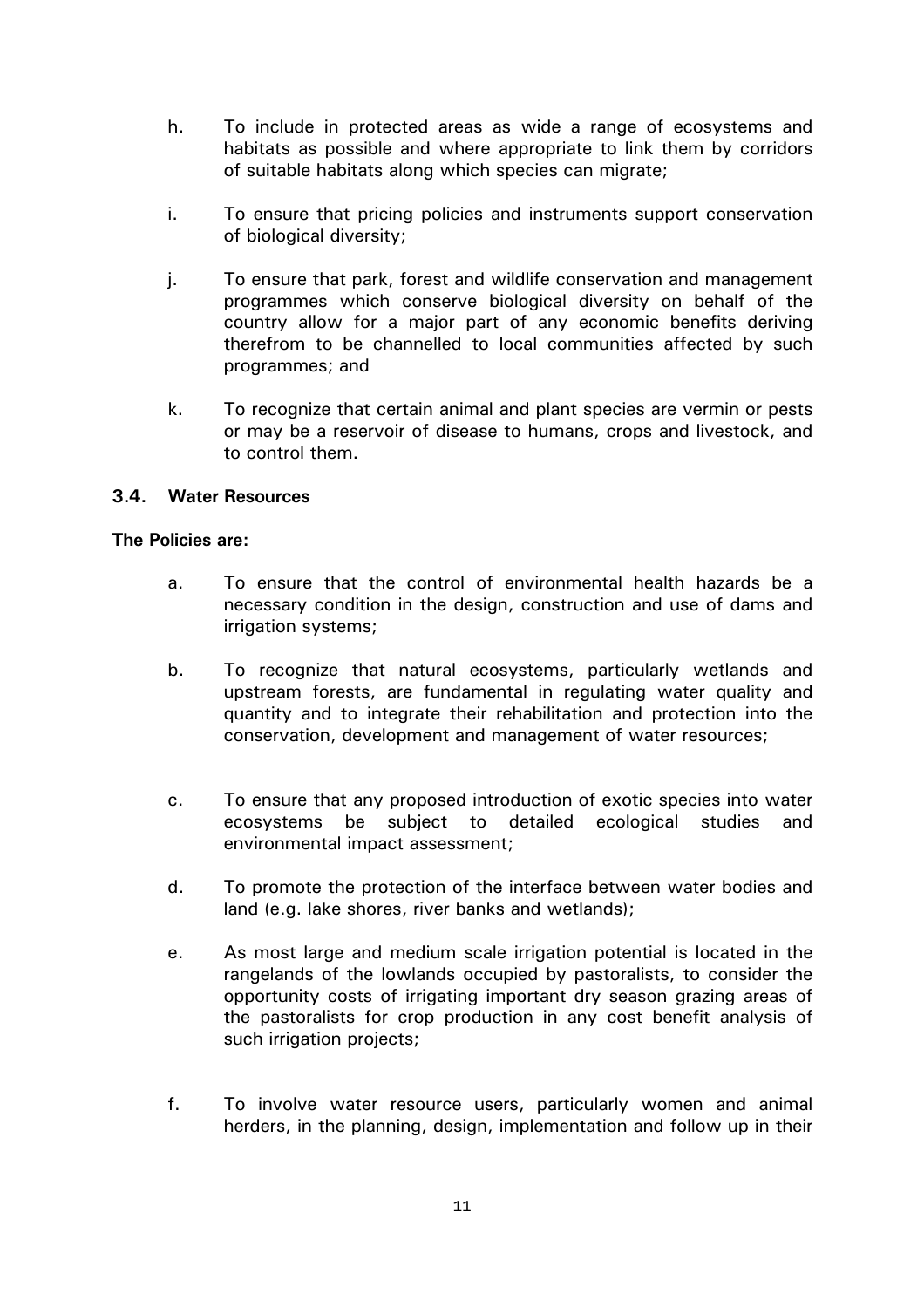localities of water policies, programmes and projects so as to carry them out without affecting the ecological balance;

- g. To subject all major water conservation, development and management projects to the environmental impact assessment process and to include the costs and benefits of protecting watershed forests, wetlands and other relevant key ecosystems in the economic analysis of such water projects; and
- h. To promote, through on-site training, effective water management techniques at the farm level for improved performance of medium to large-scale irrigation schemes.
- i. To promote, to the extent possible, viable measures to artificially recharge ground and surface water resources.
- j. To recycle waste water when it has been found to be safe for health and the environment or when it has been made safe without entailing high cost.

### **3.5. Energy Resource**

- a. To adopt an inter-sectoral process of planning and development which integrates energy development with energy conservation, environmental protection and sustainable utilization of renewable resources;
- b. To promote the development of renewable energy sources and reduce the use of fossil energy resources both for ensuring sustainability and for protecting the environment, as well as for their continuation into the future;
- c. To make institutions and industries which consume large amounts of wood fuel establish their own plantations or make contractual arrangements with plantations to meet their wood requirements;
- d. To encourage Government leases for private entrepreneurs to plant fuel woodlots in peri-urban areas;
- e. To ensure that feasibility studies for hydroelectricity facilities and other significant generating facilities include rigorous environmental impact assessments to allow informed decision-making that maximizes benefits to the community and to the country at large and eliminates or at least minimizes damage to the natural resources base and/or to environmental well-being;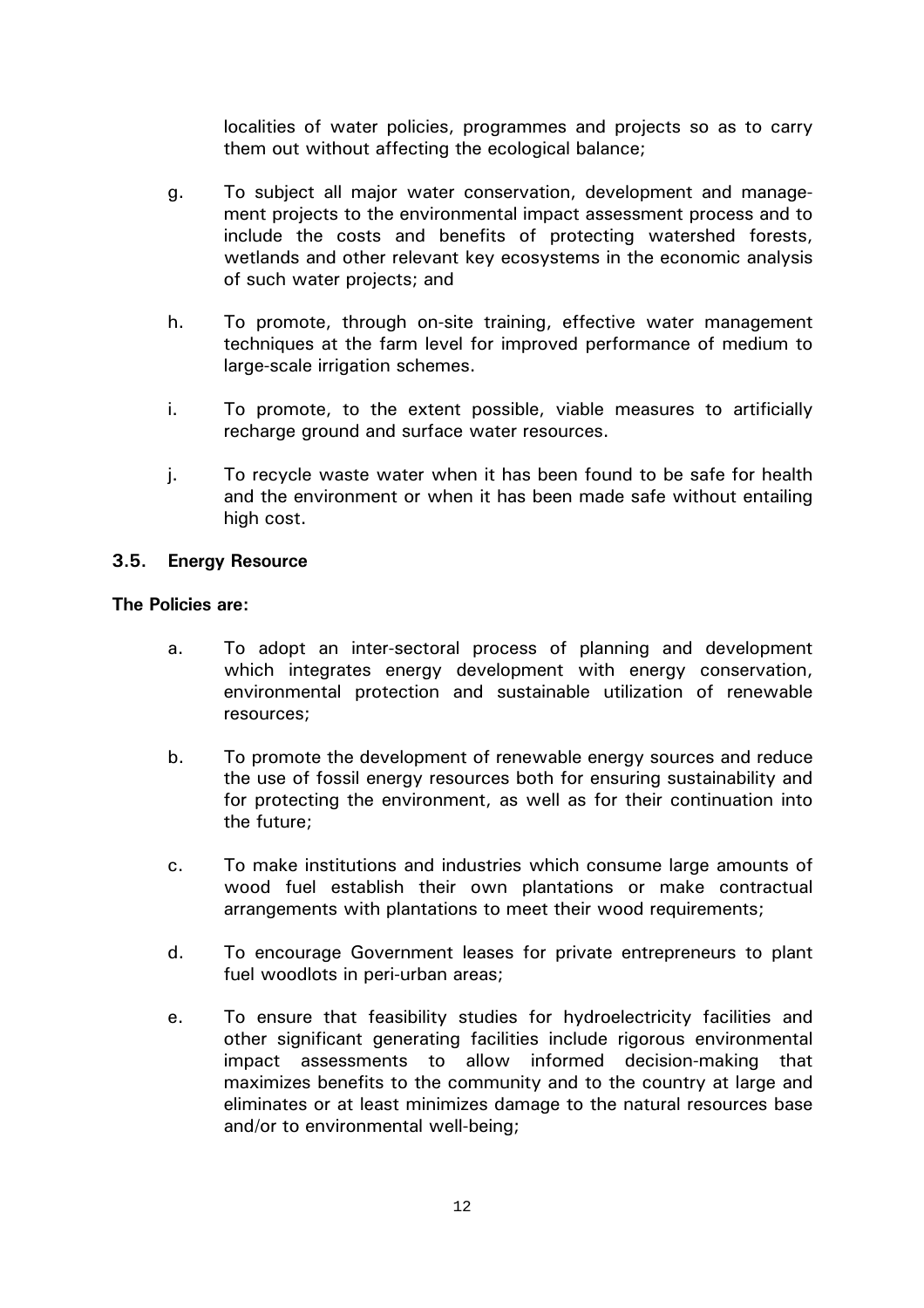- f. To review current institutional, pricing and regulatory arrangements in the energy sector to suggest reforms that will better meet community energy needs and maximize the opportunities for private commercial and community sector initiatives to develop and market environmentally sound energy sources;
- g. To recognize that water resources play an important role to meet Ethiopia's energy demand and that, by generating power cause no pollution on the environment;
- h. To focus extension programmes on farm and homestead tree planting to ensure that each homestead grows enough trees to satisfy its wood requirements; and
- i. To locate, develop, adopt or adapt energy sources and technologies to replace biomass fuels.

### **3.6. Mineral Resources**

- a. To adopt as mineral resources are depleted sooner or later, that the long-term usability of the land be safeguarded from the outset so that with due care during and following the mining activities, it can still be used for agriculture and/or other economic activities;
- b. To encourage and support artisanal and small-scale miners to practice mining which is organized and responsible so as to be consistent with environmental laws, rules and regulations to safeguard the well-being of the land and its other natural resources;
- c. To advise and train mining communities in methods of environmental protection and reclamation of abandoned mining areas;
- d. To strengthen the capacity of the state sector mining agencies to regulate and administer environmental protection in view of the increased role of the private sector and of possible foreign investment in large-scale mining;
- e. To implement continuous programmes of education for the public and industry, environmental monitoring, and the provision of technical advice and assistance in environmental management during mining operations;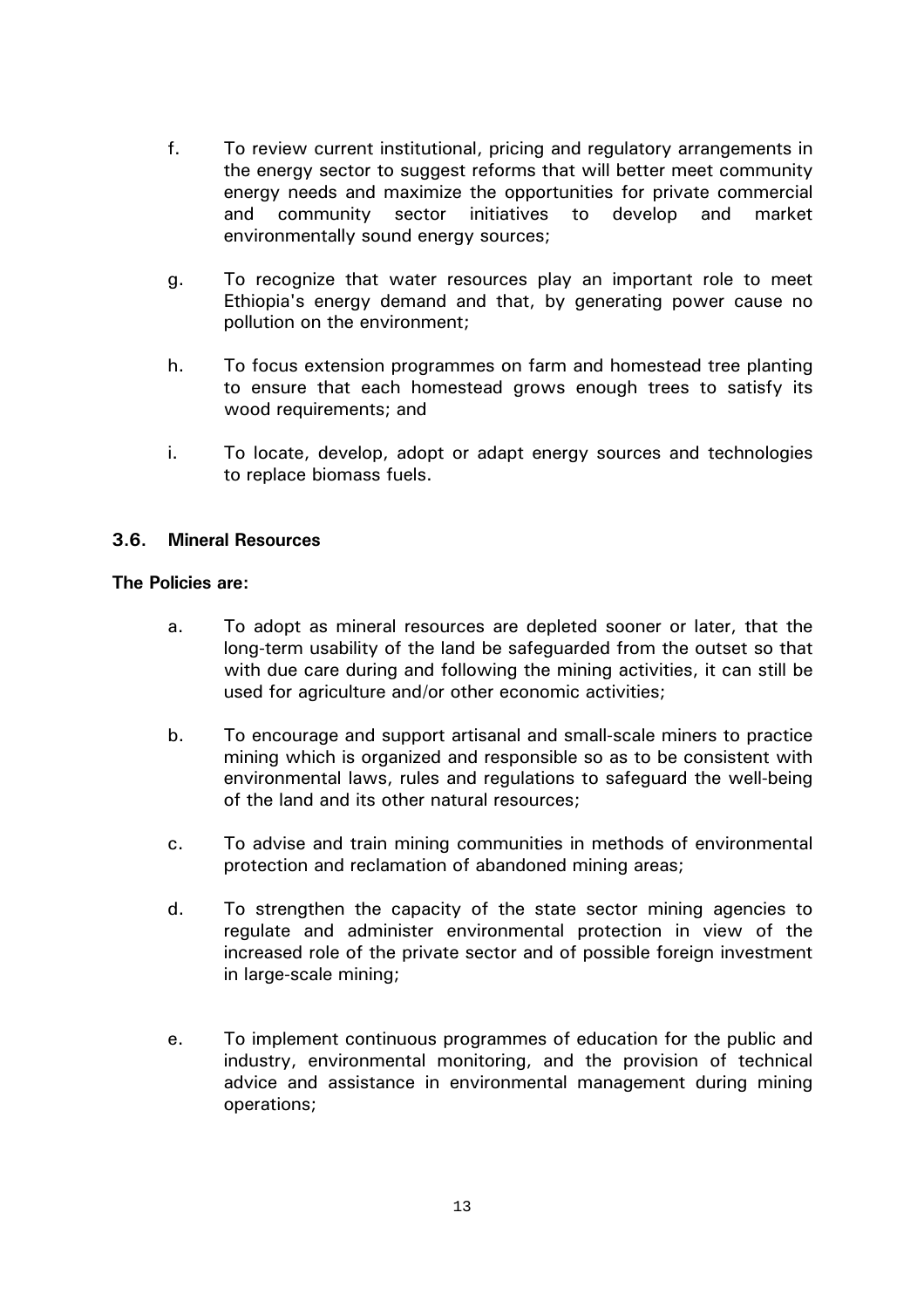- f. To provide technical and material assistance to artisanal miners to improve environmental protection and output efficiency;
- g. To use conditions of contract to ensure that licensed mining operations prepare pre-development environmental impact studies, adopt sound environmental management practices during operations, and undertake appropriate mitigation and reclamation measures both during and after operations;
- h. To prepare and enact specific mining environmental protection legislation; and
- i. To establish a guarantee system for enforcing measures that should be taken by the licensee for the restoration of the land to its previous conditions or to the best improved level that the prevailing ecological conditions allow.

### **3.7 Human Settlement, Urban Environment and Environmental Health**

- a. To incorporate ruralΒurban migration, human settlement and environmental health concerns which arise from urbanization created by social and economic development into regional, wereda and local level planning and development activities;
- b. To integrate harmoniously, human-produced and natural elements in the development and management of urban areas in order to maintain the natural ecosystems;
- c. To ensure that improved environmental sanitation be placed highest on the federal and regional agendas for achieving sustainable urban development;
- d. To promote the construction by individual families of their own houses and create conducive conditions for communities and individual families to make improvements to their immediate habitats as well as to provide human and domestic waste disposal facilities;
- e. To recognize the importance of and help bring about behavioural change through education and public awareness of environmental sanitation problems in trying to achieve demand-driven community led programmes of improved urban environments as well as the sustainable use and maintenance of sanitation facilities;
- f. To bring about a sound partnership between the government and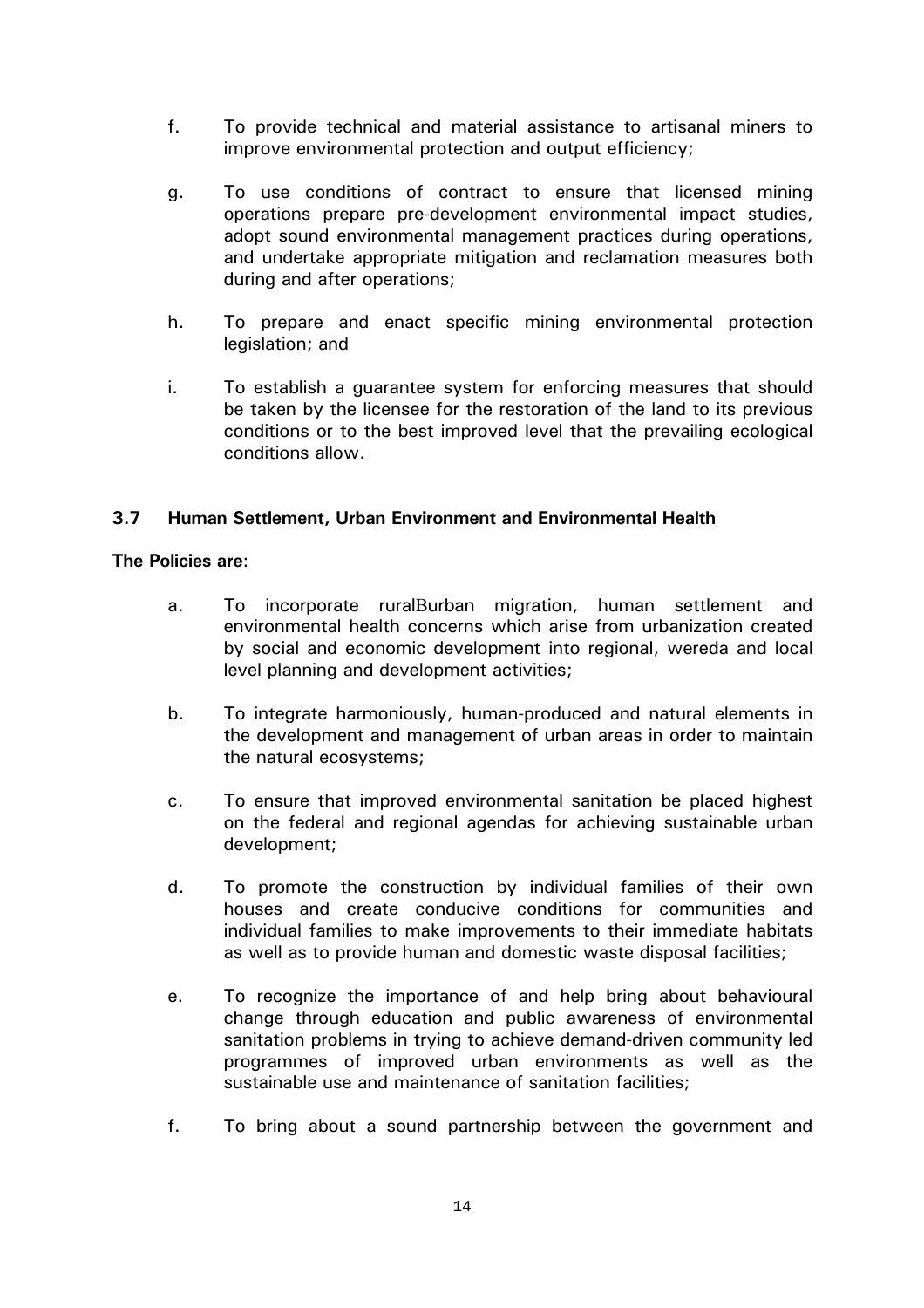communities in the development of an integrated sanitation delivery system, and to foster the supplementary role of NGOs;

- g. To ensure that housing and sanitation technologies and regulatory standards are set at a level and cost that are within reach of the users and flexible enough to be adaptable to the very varied socioeconomic, epidemiological, climatic and physical site conditions which are found in urban areas;
- h. To give priority to waste collection services and to its safe disposal;
- i. On the one hand to recognize the importance of adequate water supply as an important component in achieving a sustainable and healthy urban environment, and on the other hand to recognize the minimization of the need for water as an important factor in the choice of sanitation technologies;
- j. To construct shared VIP latrines in the low income and very high density housing areas of Addis Ababa and the older towns with frequent emptying by tankers integrated with programmes on user education, health and hygiene, with follow up maintenance and cleaning, all implemented as a component of a broader urban environmental upgrading programme including storm water drainage;
- k. To ensure the construction of family latrines in lower density urban and peri-urban areas as a conditionality of the house plot lease and to integrate this with health and hygiene awareness programmes;
- l. To create conducive conditions for families, housing groups and communities to construct latrines and for private entrepreneurs to undertake latrine emptying as well as waste collection and disposal services;
- m. To undertake studies which identify suitable sanitary landfill sites in the major cites and towns of Ethiopia;
- n. To plan and create green spaces within urban areas, including community forests and woodlands for fuelwood as well as for recreational amenity, providing habitats for plants and animals and ameliorating urban micro climates;
- o. To promote the development of sewerage systems and sewage treatment facilities in urban centers; and
- p. To the extent possible to recycle liquid and solid wastes from homesteads and establishments for the production of energy, fertilizer and for other uses.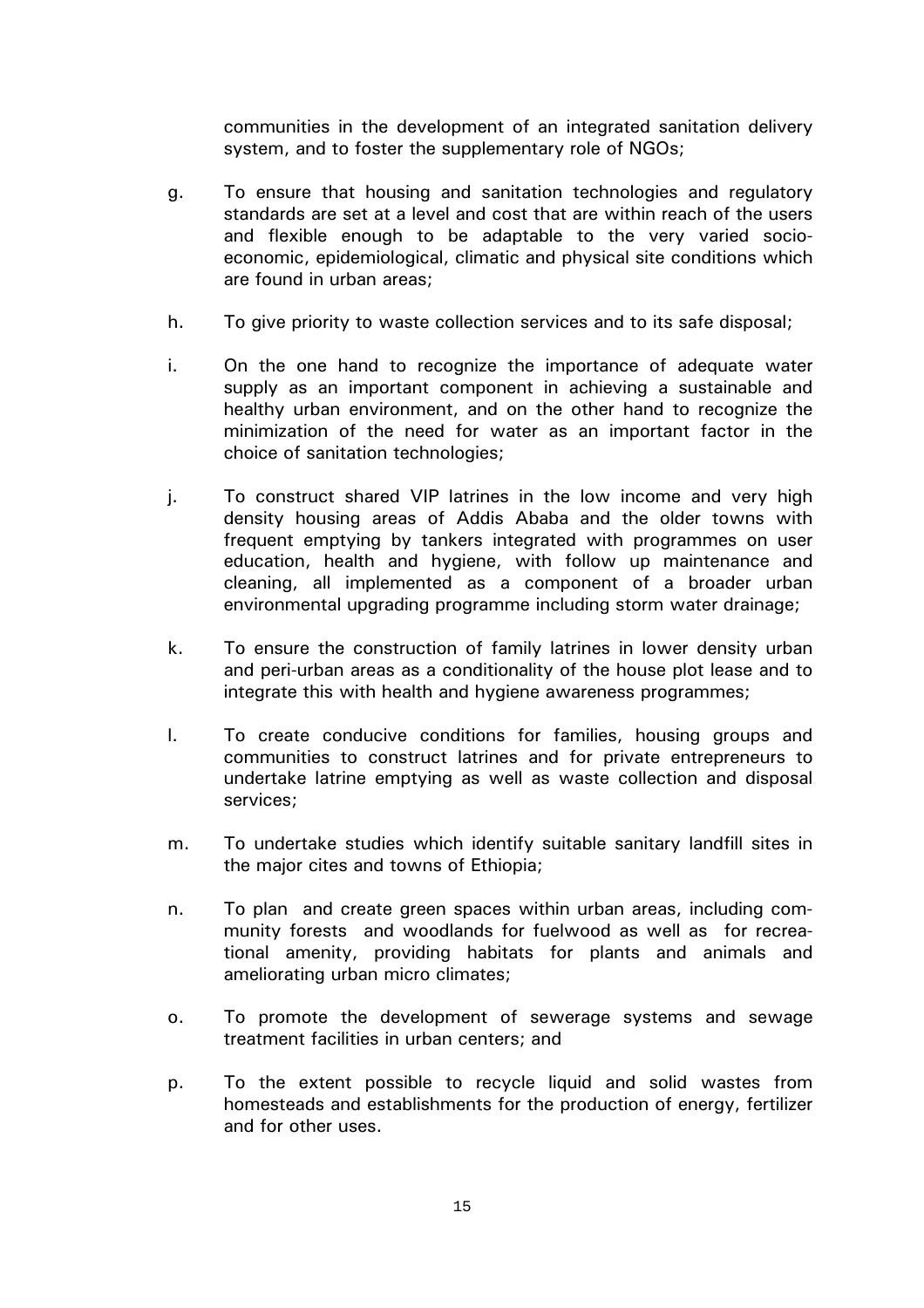### **3.8. Control of Hazardous Materials and Pollution From Industrial Waste**

- a. To adhere to the precautionary principle of minimizing and where possible preventing discharges of substances, biological materials or their fragments from industrial plants and personal or communal appliances or any other external sources that could be harmful, and to disallow the discharge when they are likely to be hazardous;
- b. To adopt the "polluter pays" principle while endorsing the precautionary principle since pollution is likely to occur, and ensure that polluting enterprises and municipalities and wereda councils provide their own appropriate pollution control facilities;
- c. To establish clear linkages between the control of pollution and other policy areas including water resources, agriculture, human settlements, health and disaster prevention and preparedness;
- d. To provide adequate regulation of agricultural (crop and livestock) chemicals and micro-organisms;
- e. To ensure that pollution control is commensurate with the potency, longevity and potential to increase or reproduce of the pollutant;
- f. To establish safe limits for the location of sanitary landfill sites in the vicinity of wells, bore holes and dams, and issue regulations to enforce them;
- g. To review and develop guidelines for waste disposal, public and industrial hygiene and techniques to enable the cost-effective implementation of defined standards of control, and to issue regulations to enforce them;
- h. To formulate and implement a country-wide strategy and guidelines on the management of wastes from the medical, agriculture and other sectors that may use potentially hazardous biological organisms, their fragments or chemicals, and to issue the necessary regulations to enforce them;
- i. To establish a system for monitoring compliance with land, air and water pollution control standards and regulations, the handling and storage of hazardous and dangerous materials, mining operations, public and industrial hygiene, waste disposal, and water quality;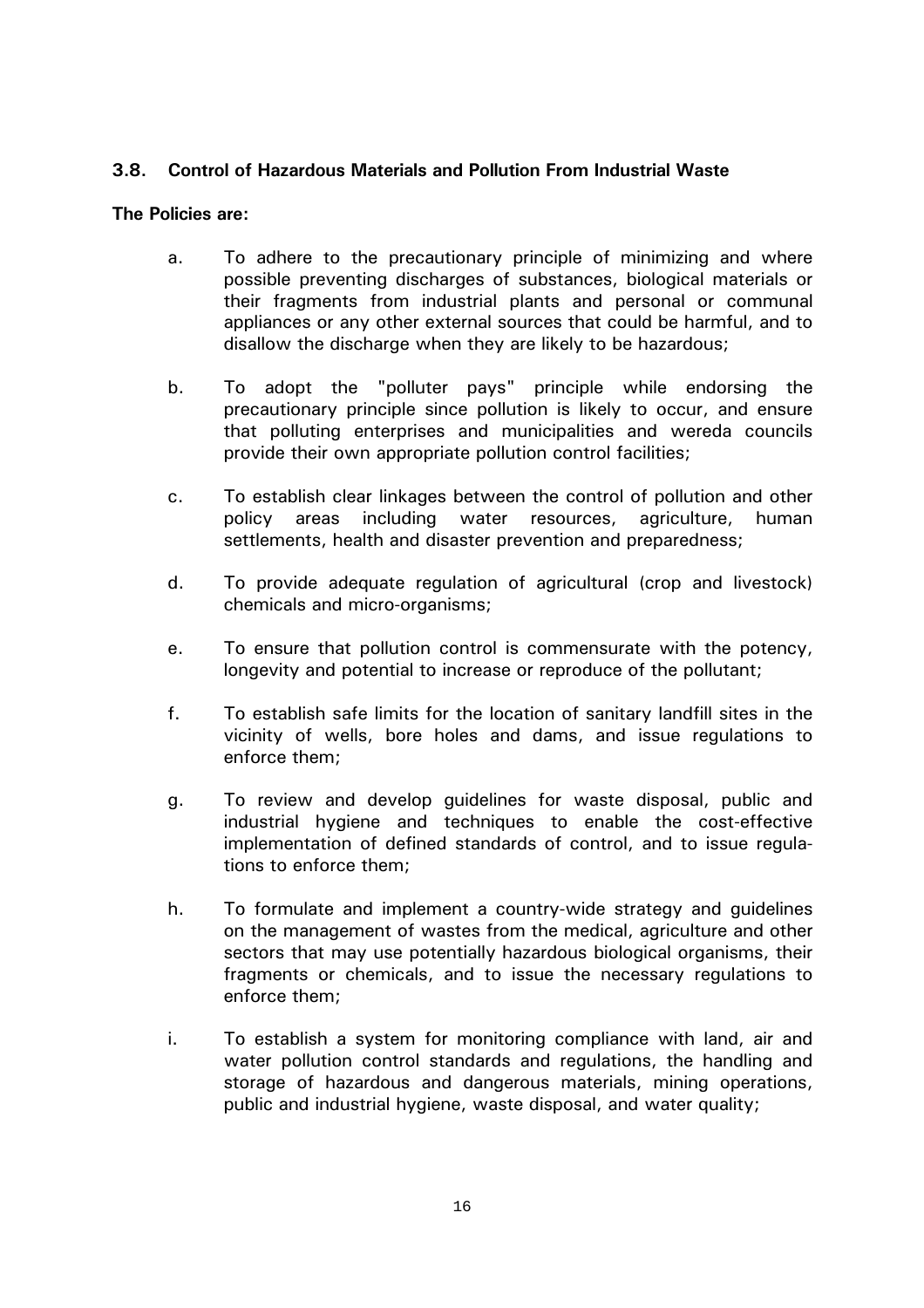- j. To maintain an up-to-date register of toxic, hazardous and radioactive substances, and to make the information available on request;
- k. To maintain regular environmental audits to ensure the adoption of environmentally sound practices in all public and private development activities including industrial and mining operations;
- l. To enforce the exhaustive labelling and detailing of the contents usage and expiry date of foods, drugs, cosmetics, other chemicals, and when any of the contents are poisonous or dangerous in any other way, the fixing of strikingly visible labels to that effect;
- m. To promote waste minimization processes, including the efficient recycling of materials wherever possible;
- n. To create by law an effective system of control, distribution, utilization and disposal after use or expiry of chemicals, biological organisms or fragments of organisms that could be hazardous but are required for use:
- o. To prohibit from importation to and from transit through Ethiopia hazardous materials, organisms or fragments of organisms as agreed by African states in Bamako;
- p. To hold as legally liable an employer who deploys employees in using or handling hazardous materials without adequately training them on how to deal with the hazard and without adequate equipment to protect each one of them for physical harm or disease that is caused by working conditions whether the harm or disease starts in the place of work or away from it;
- q. To foster better understanding of the dangerous effects of chemicals and organisms and their fragments through the provision of information in a form understandable to users, and provide or enforce the provision of information on the appropriate methods and technologies for the treatment and disposal of wastes.

# **3.9. Atmospheric Pollution and Climate Change**

### **The Policies are**:

 a. To promote a climate monitoring programme as the country is highly sensitive to climatic variability;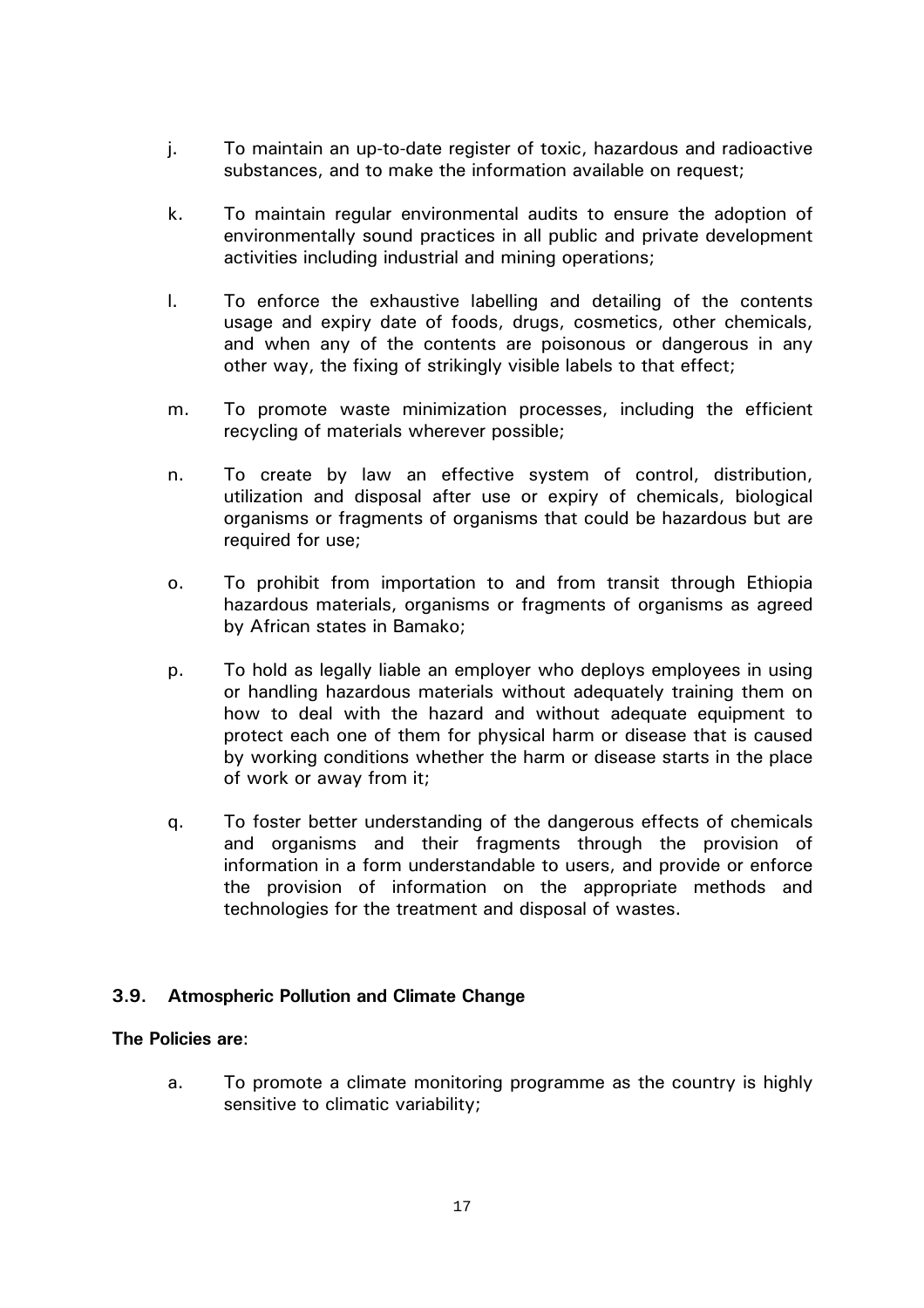- b. To recognize that even at an insignificant level of contribution to atmospheric greenhouse gases, a firm and visible commitment to the principle of containing climate change is essential and to take the appropriate control measures for a moral position from which to deal with the rest of the world in a struggle to bring about its containment by those countries which produce large quantities of greenhouse gases;
- c. To recognize that Ethiopia's environmental and long-term economic interests and its energy prospect coincide with the need to minimize atmospheric inputs of greenhouse gases as it has a large potential for harnessing hydro-, geothermal and solar energy, none of which produce pollutant gases in significant amounts and to develop its energy sector accordingly;
- d. To actively participate in protecting the ozone layer since, as the highlands of Ethiopia already have a thin protective atmosphere and are liable to suffer agricultural losses and adverse health effects from exposure to ultraviolet rays;
- e. To recognize that the continued use of biomass for energy production makes no net contribution to atmospheric pollution as long as at least equal amounts of biomass are produced annually to compensate this and to maximize the standing biomass in the country through a combination of reforestation, agroforestry, the rehabilitation of degraded areas, a general revegetation of the land and the control of free range grazing in the highlands and to seek financial support for this from industrialized countries for offsetting their carbon dioxide emission;

### **3.10. Cultural and Natural Heritage**

- a. To promote the perception of heritage conservation as part of, and integrated with, Ethiopia's general social and economic development;
- b. To recognize that the country's heritage conservation should not be seen as the responsibility of government alone and to encourage communities to play a leading role in assessing and nominating places or items of heritage significance and in conserving them;
- c. To promote a sustainable heritage conservation and management programme that seek to understand all the elements of the system, their interrelationships and the ways in which each contributes to social and economic development; and
- d. To ensure that the environment of heritage sites is so managed as to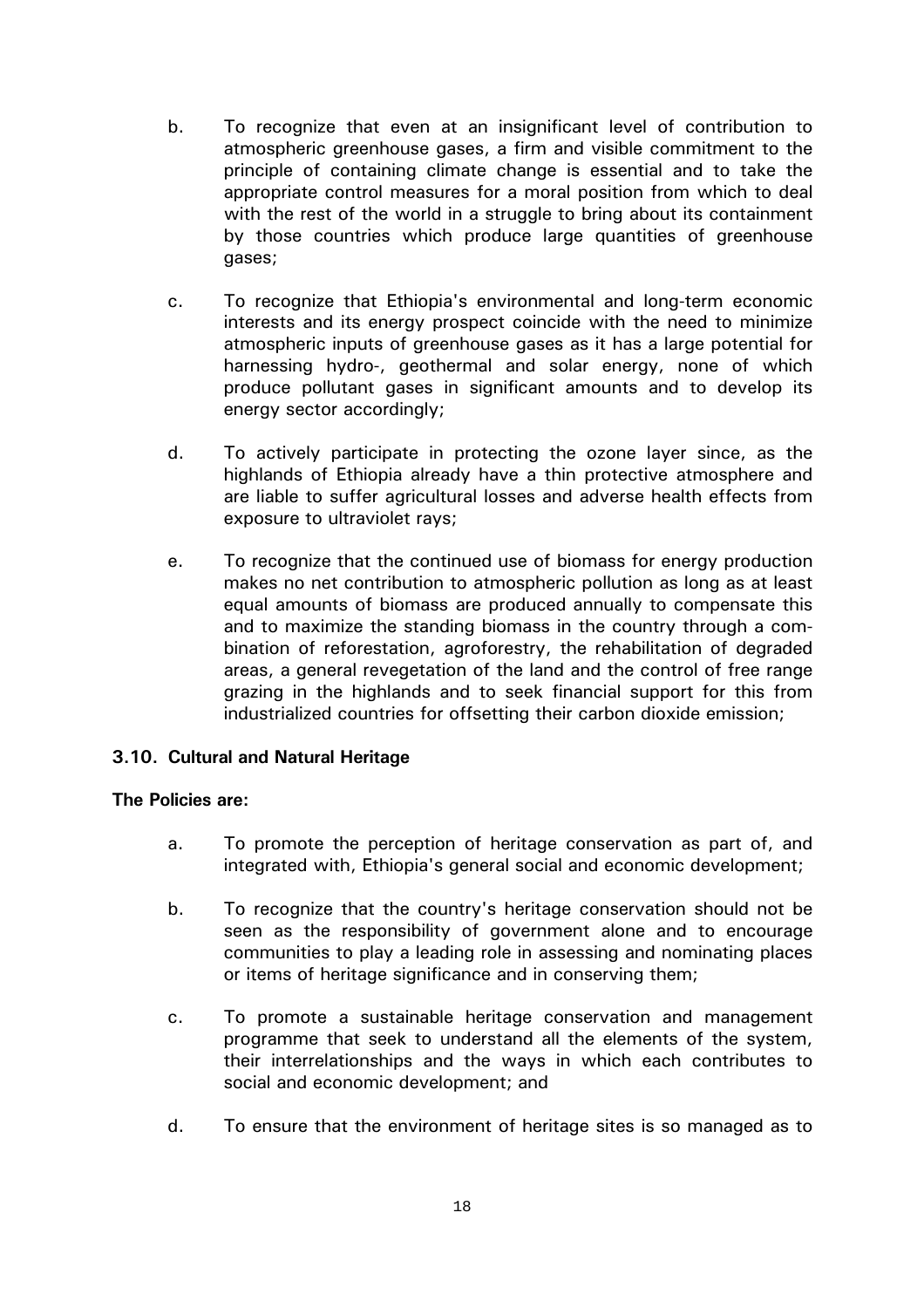protect the landscape, the monuments, and the artifacts or the fossils as the case may be.

### **IV. CROSS-SECTORAL ENVIRONMENT POLICIES**

#### **4.1. Population and the Environment**

#### **The Policies are:**

- a. To integrate population planning, resources management and the rehabilitation of and care for the environment to achieve a sustainability of life styles;
- b. To give attention to the education and care of children, especially in the context of development and the sustainable use of natural resources since virtually all values and the discipline of work are established during childhood;
- c. To tackle simultaneously the issues of poverty, health, education and empowerment as these are interlinked with those of population growth, availability and access to resources and the well-being of the environment;
- d. To undertake a comprehensive and country-wide assessment of the human carrying capacity of the natural resources and the environment to identify potential areas for voluntary resettlement;
- e. To ensure a complete empowerment of women especially to enable their full participation in population and environmental decision making, resource ownership and management; and
- f. To promote off-farm and on-farm income generating programmes which aim at the alleviation of poverty, especially, among women whether they have access to land or not and among men who have no access to land.

### **4.2. Community Participation and the Environment**

### **The Policies are:**

a. To ensure that all phases of environmental and resource development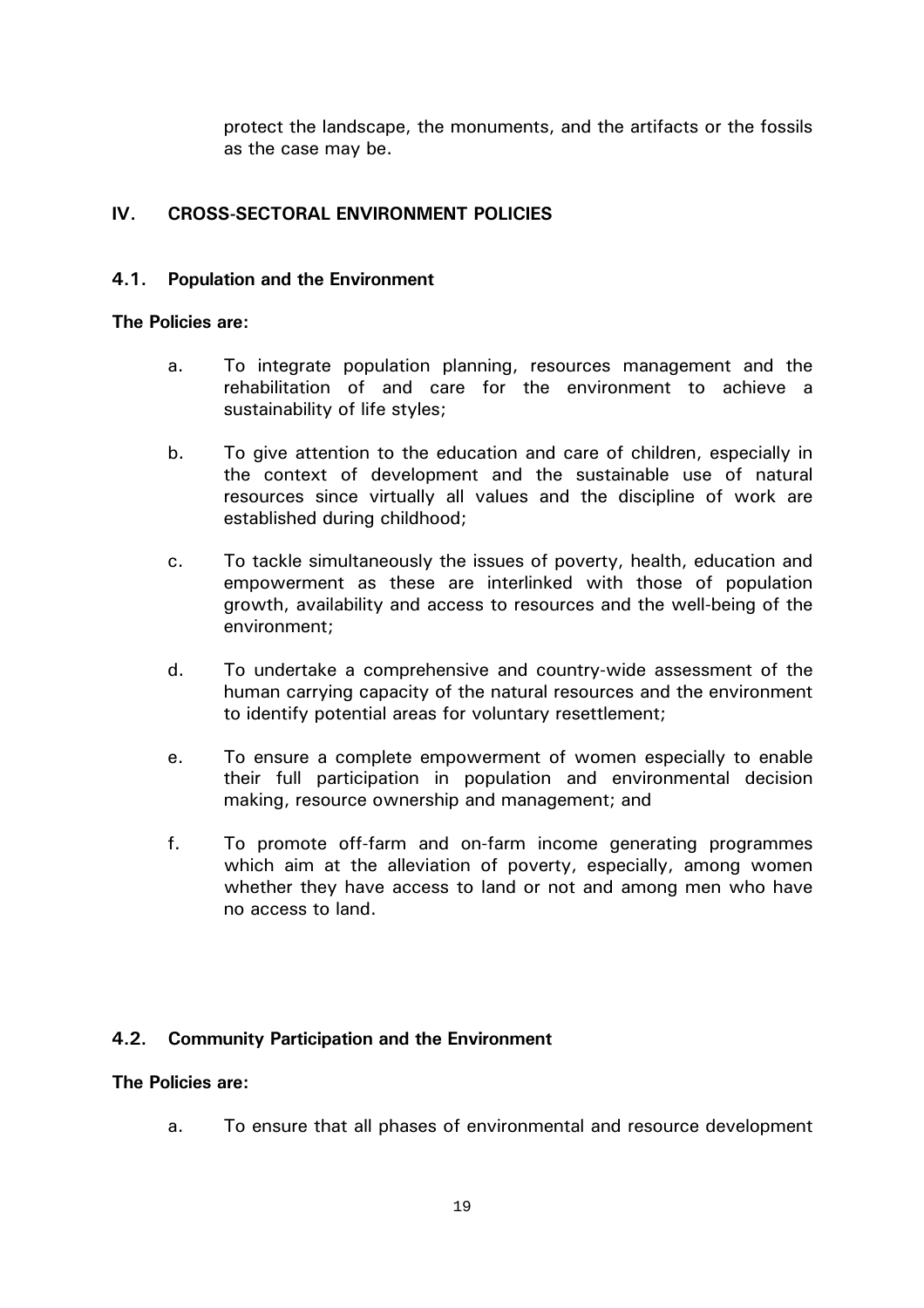and management, from project conception to planning and implementation to monitoring and evaluation are undertaken based on the decisions of the resource users and managers;

- b. To reorient management professionals employed in natural resource and environmental extension programmes to embrace participatory development, and to strengthen their communication skills so as to more effectively disseminate both the results of scientific research and the practical experience of local farmers;
- c. To develop effective methods of popular participation in the planning and implementation of environmental and resource use and management projects and programmes;
- d. To develop the necessary legislation, training and financial support to empower local communities so that they may acquire the ability to prevent the manipulated imposition of external decisions in the name of participation, and to ensure genuine grassroots decisions in resources and environmental management;
- e. To authorize all levels of organization to raise funds locally from the use of natural resources to fund the development, management and sustainable use of those resources;
- f. To greatly increase the number of women extension agents in the field of natural resource and environmental management; and
- g. To ensure information flow among all levels of organization including the Federal and Regional States and the people at the grassroots level by developing a two way mechanism for data collection and dissemination.

### **4.3. Tenure and Access Rights to Land and Natural Resources**

- a. When taking decisions to recognize that the constitution now ensures that the user of land has the right to a secure and uninterrupted access to it and to renewable natural resources on it (e.g. trees, water, wildlife and grazing);
- b. To recognize and protect wherever possible the customary rights of access to and use of land and natural resource which are constitutionally acceptable, socially equitable and are preferred by local communities.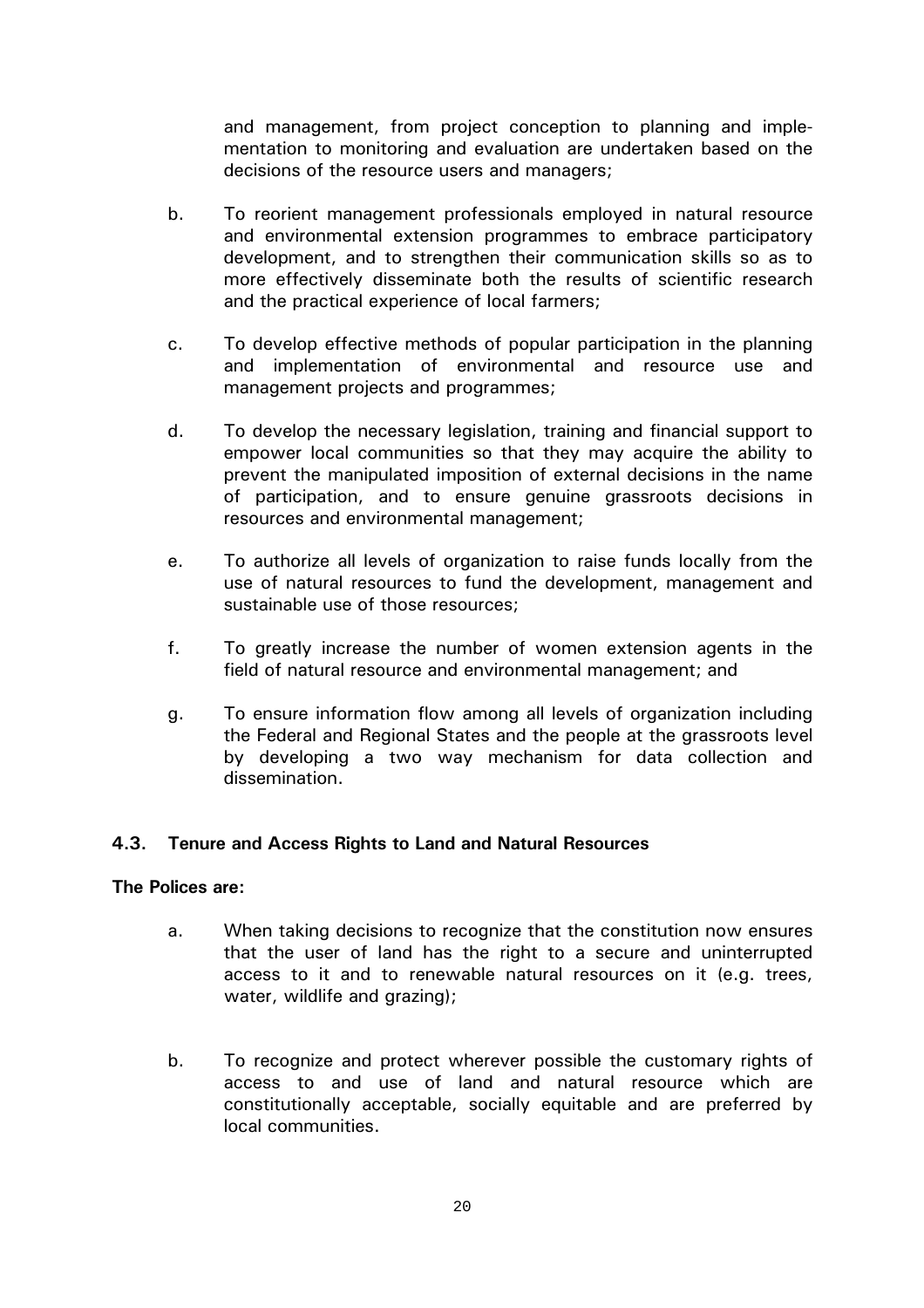# **4.4. Land Use Plan**

# **The Policy is:**

 To ensure that Federal, Regional and Community Strategic Land Use Plans (SLUP) define broad land use and land user categories together with generalized resource management recommendations which can then be used to guide the formulation of detailed local resource use and management plans by individuals or communities as the case may be.

### **4.5. Social and Gender Issues**

### **The Policies are:**

- a. To ensure that formal and informal training in environmental and resource management include methodologies and tools for analysis and elimination of inequities;
- b. To make environmental awareness and public education programmes include both men and women in all social, economic and cultural groupings of society;
- c. To subject all policies, programmes and projects to impact assessments in order to maximize equity for economic, ethnic, social, cultural, gender and age groups, especially the socially disadvantaged; and
- d. To facilitate the participation of women across all sections of society in training, public awareness campaigns, formal and informal education and decision making in environment and resource management.

# **4.6. Environmental Economics**

- a. To ensure that environmental costs and benefits, used in the development planning process including programme and project preparation consider environmental gains and losses include the values of benefits foregone which are thus costs;
- b. To recognize that estimating environmental costs and benefits is often imprecise both because of the lack of accurate information and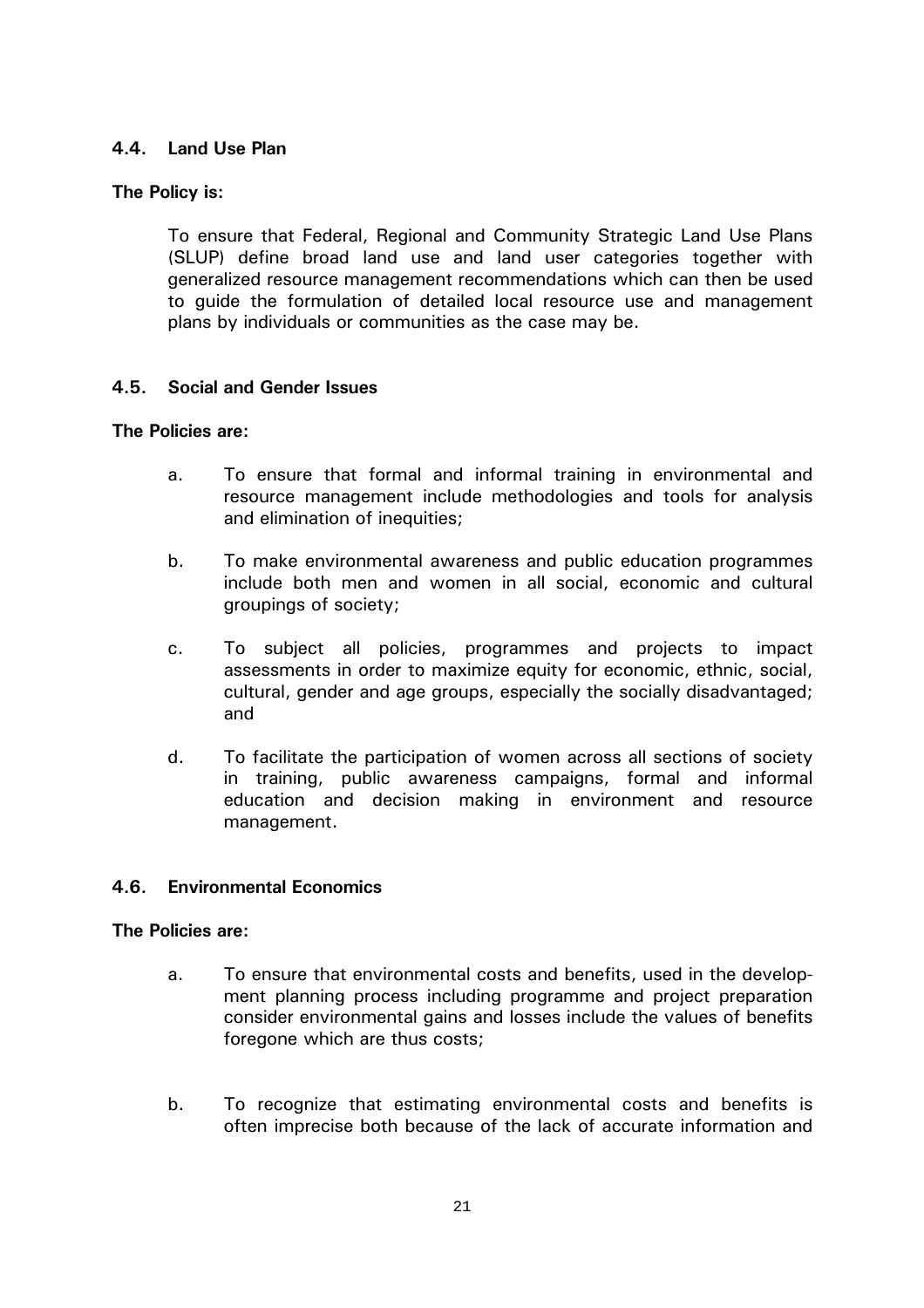because of the lack of standardized methodologies, and to account for these costs using the best available information and methodologies;

- c. To recognize that environmental impacts have long time spans, usually to be reckoned in decades, and to lengthen the time frame in economic analysis accordingly;
- d. To initiate a pilot project on the application of environmental accounting in Ethiopia;
- e. To explicitly consider in 5-, 10-, 50- and 100-year time perspectives the economic costs and benefits to the environment in the planning of all major development programmes, projects and activities;
- f. To assess and charge the appropriate level of user and access fees and performance bonds, for example, to parks, for use of closed grazing areas, for water use and consumption, and for logging in order to sustainably maintain the resource or the environment, and identify the appropriate target groups and assess and provide subsidies, taxes or tax concessions to achieve the sustainability of the use of natural resources and the environment (e.g. soil conservation works, installing pollution treatment facilities); and
- g. To develop the capacity of government agencies to analyze the impact of user fees and incentives and to monitor contracts, leases, concessions and performance bonds used for achieving sustainable resource management and environmental protection.

### **4.7. Environmental Information System**

- a. To adhere to the principle that the right to live in a clean and healthy environment carries with it the right to be informed about environmental issues and to develop an appropriate information system;
- b. To create by law a system for the protection of community intellectual property rights.
- c. To make available environmental information as a legal right to all interested parties except where the release of such information would compromise national security, community intellectual property rights or individual intellectual property rights;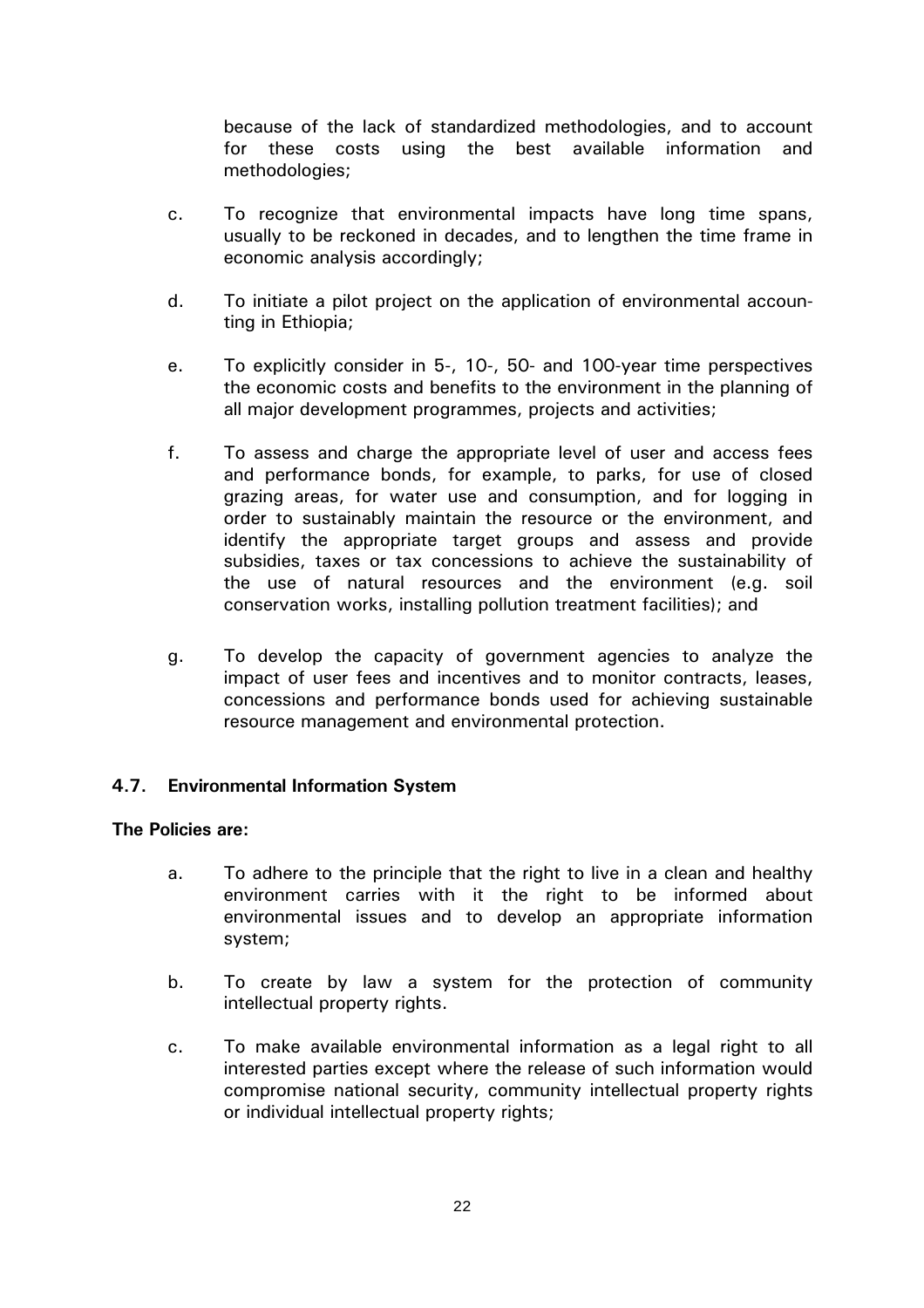- d. To base information generation on an identification of user needs, i.e. it be demand-driven;
- e. To ensure that all environmental data collection and analysis as well as information dissemination are coordinated and as far as possible standardized but not centralized;
- f. To ensure that there be a central point or agency at which it is possible to have access to widely used information and to ascertain the type and location of any specialized data and information.
- g. To provide clear legislation and guidelines on environmental data and information generation, collection and dissemination specifying the nature of restrictions required;

### **4.8. Environmental Research**

- a. To develop strategic environmental research which aims at identifying the social, economic and technical factors which influence resource management;
- b. To promote the training and the improvement of the working conditions of researchers so that they become technically competent and familiar with the agro-ecological and socio-economic conditions of the potential end users;
- c. To put in place an appropriate information exchange system and institutional structure which facilitate closer interaction among farmers, pastoralists, government professionals, development NGO's, and researchers;
- d. To support research on appropriate technologies for environmental management and sustainable development through a partnership between scientists and potential end users so as to benefit from the universal knowledge of the former in science and technology and the unique knowledge of the latter in the very often site specific conditions under which the technology is to be used;
- e. To coopt existing traditional systems of research and learning into a new system which incorporates both modern and traditional components;
- f. To allocate funds to support strategic, applied and adaptive research programmes and projects; and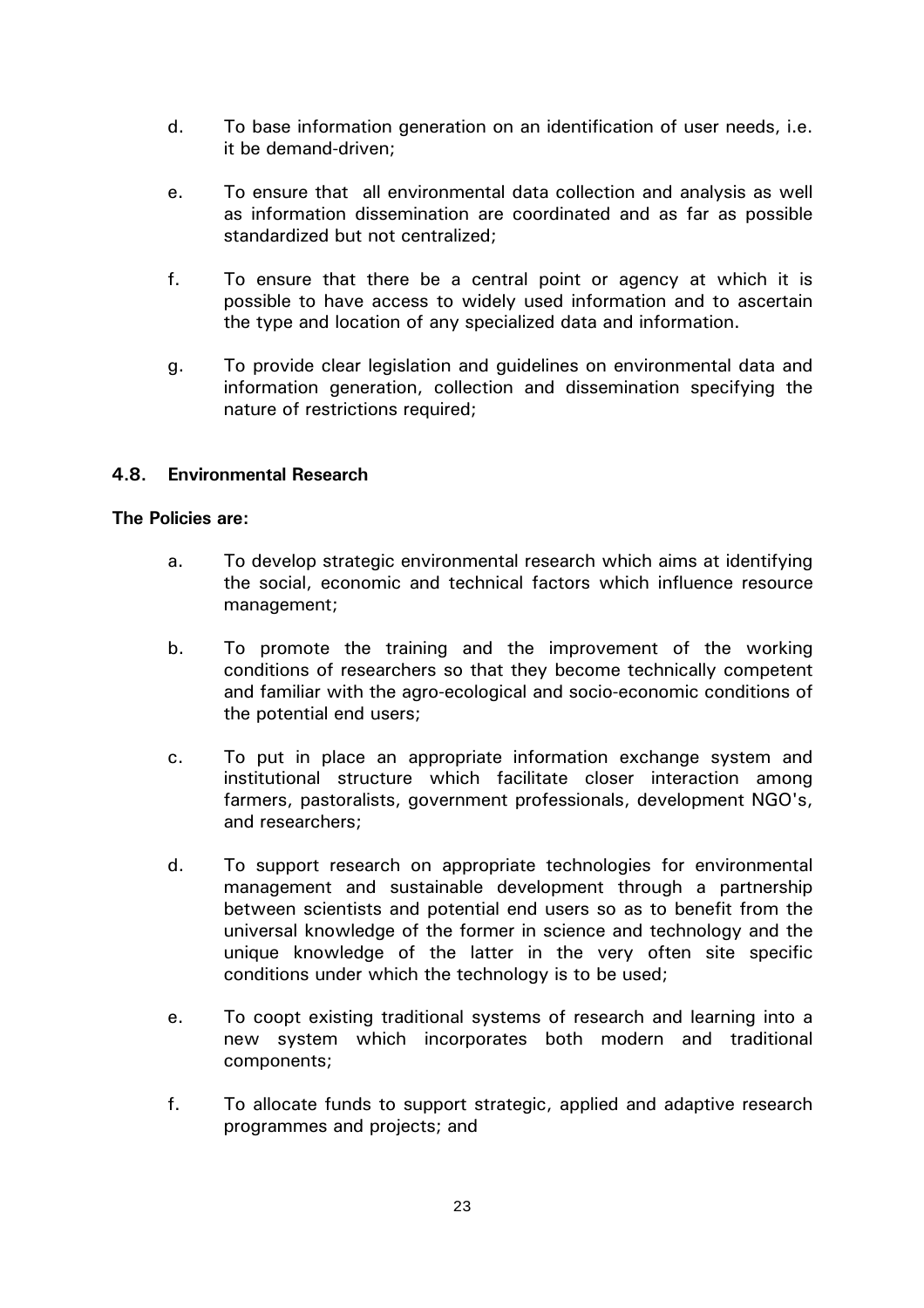g. To establish Science and Technology Associations in all communities to identify and support their traditional systems of research and development and provide a channel for feedback of information concerning the suitability or otherwise of research outputs;

### **4.9. Environmental Impact Assessment (EIA)**

- a. To ensure that environmental impact assessments consider not only physical and biological impacts but also address social, socioeconomic, political and cultural conditions;
- b. To ensure that public and private sector development programmes and projects recognize any environmental impacts early and incorporate their containment into the development design process;
- c. To recognize that public consultation is an integral part of EIA and ensure that EIA procedures make provision for both an independent review and public comment before consideration by decision makers;
- d. To ensure that an environmental impact statement always includes mitigation plans for environmental management problems and contingency plans in case of accidents;
- e. To ensure that, at specified intervals during project implementation, environmental audits regarding monitoring, inspection and record keeping take place for activities where these have been required by the Environmental Impact Statement;
- f. To ensure that preliminary and full EIA's are undertaken by the relevant sectoral ministries or departments, if in the public sector, and by the developer, if in the private sector;
- g. To create by law an EIA process which requires appropriate environmental impact statments and environmental audits for private and state development projects;
- h. To establish the necessary institutional framework and determine the linkages of its parts for undertaking, coordinating and approving EIAs and the subsequent system of environmental audits required to ensure compliance with conditionalities;
- i. To develop detailed sectoral technical guidelines in EIAs and environmental audits;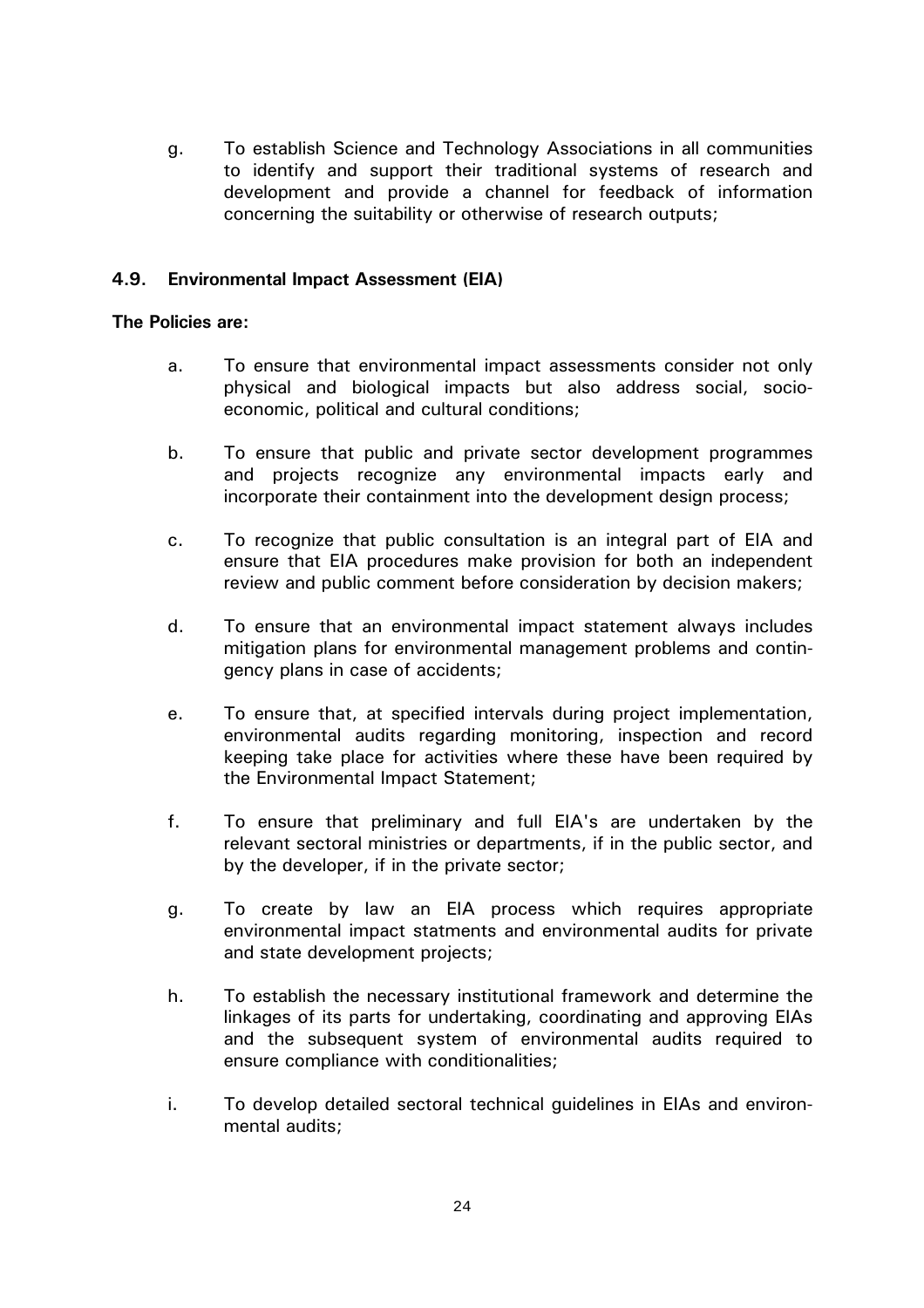- j. To ensure that social, socio-economic, political and cultural conditions are considered in environmental impact assessment procedures and included in sectoral guidelines; and
- k. To develop EIA and environmental audit capacity and capability in the Environmental Protection Authority, sectoral ministries and agencies as well as in the regions.

### **4.10. Environmental Education and Awareness**

- a. To promote the teaching of environmental education on a multidisciplinary basis and to integrate it into the ongoing curricula of schools and colleges and not treat it as a separate or additional subject, though this should also be done at the tertiary level;
- b. To target the public, particularly those involved in public and private sector activities that have significant environmental impacts, for environmental education and awareness programmes;
- c. To formulate environmental awareness programmes in such a way as to make them address specific environmental problems of particular localities in view of the extreme variability of environmental conditions and problems in Ethiopia;
- d. To recognize the important role the mass media play and to effectively use them in creating and promoting environmental awareness in view of the physical problems of access and communications in Ethiopia;
- e. To strengthen existing higher level training and education institutions so that they can offer programmes and courses in sustainable resource and environmental management for economists, planners, lawyers, engineers, sociologists and medical practitioners as well as for natural resource and environmental scientists;
- f. To provide in-service training in such specialized subjects as environmental economics, environmental law, environmental monitoring, geographical information systems (GIS), pollution monitoring and control, and hazardous waste management;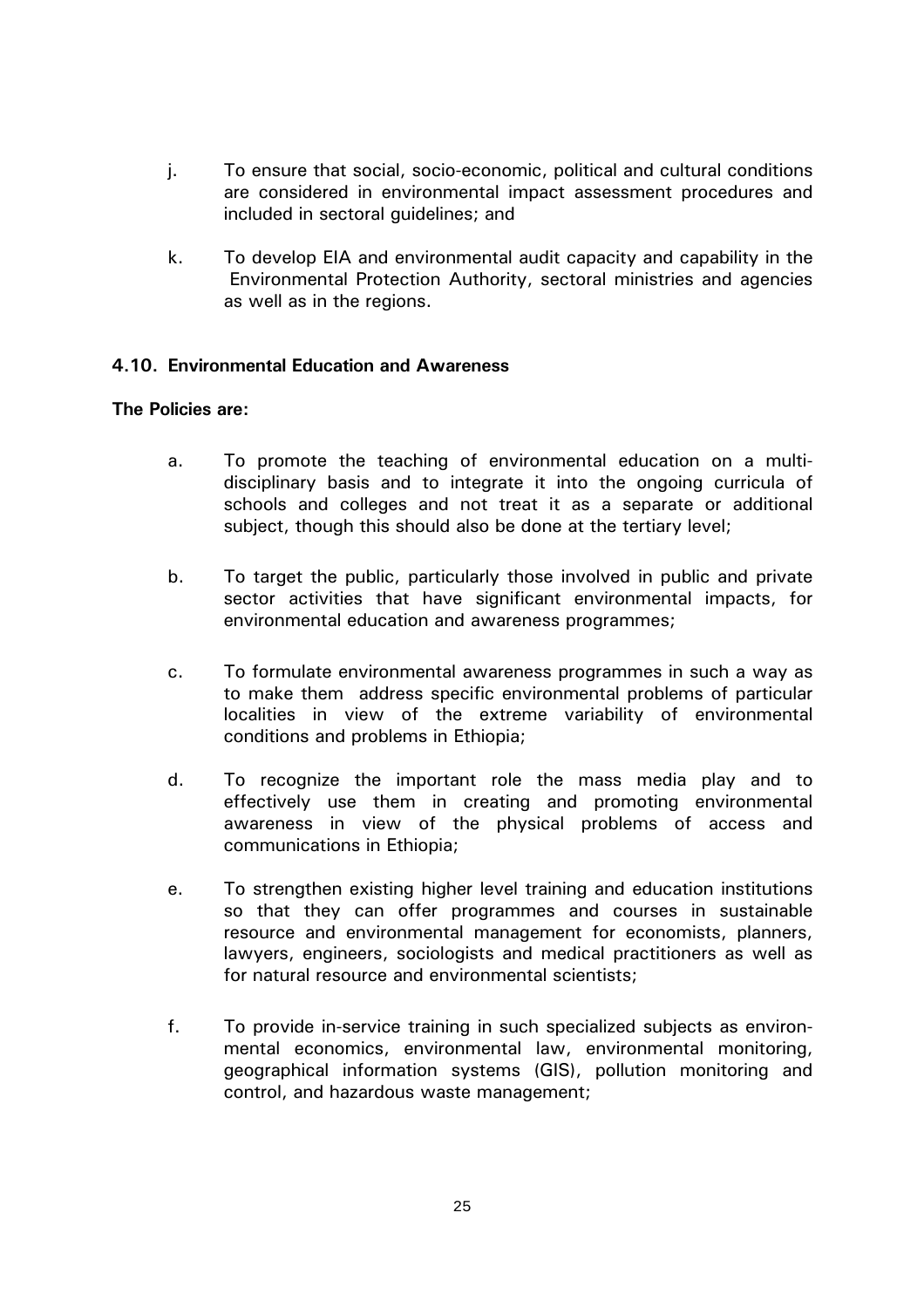- g. To encourage the local development of environmental awareness associations and programmes specific to particular agro-ecological zones and support them with scientific inputs;
- h. To develop environmental awareness programmes for urban environments for dissemination by the mass media and foster the development of urban environmental awareness associations; and
- i. To initiate, encourage and support the involvement of local community and religious leaders in programmes to promote environmental awareness.

### **V. POLICY IMPLEMENTATION**

### **5.1. Institutional Framework, Responsibilities and Mandates**

- a. To give political and popular support to the sustainable use of natural, human-made and cultural resources and environmental management for effectiveness at the federal, regional, zonal, wereda and community levels;
- b. To ensure that legally established coordination and management bodies from the federal down to the community level handle the sectoral and cross sectoral planning and implementation issues identified as the responsibilities of concerned line ministries commissions, authorities and bureaus, as applicable to the level of organizations, including those of the relevant federal executive organs as well as regional and municipal governments, elected councillors, non-governmental organizations, community representatives, representatives of professional or other environmental associations and the private sector;
- c. To use to the maximum, whenever possible, existing institutional structures;
- d. To determine institutional arrangements for the formulation of conservation and natural resource development and management strategies, legislation, regulation, monitoring and enforcement using the following criteria:
	- (i) conformity with the Constitution, especially with respect to the decentralization of power;
	- (ii) harmonization of sectoral interests;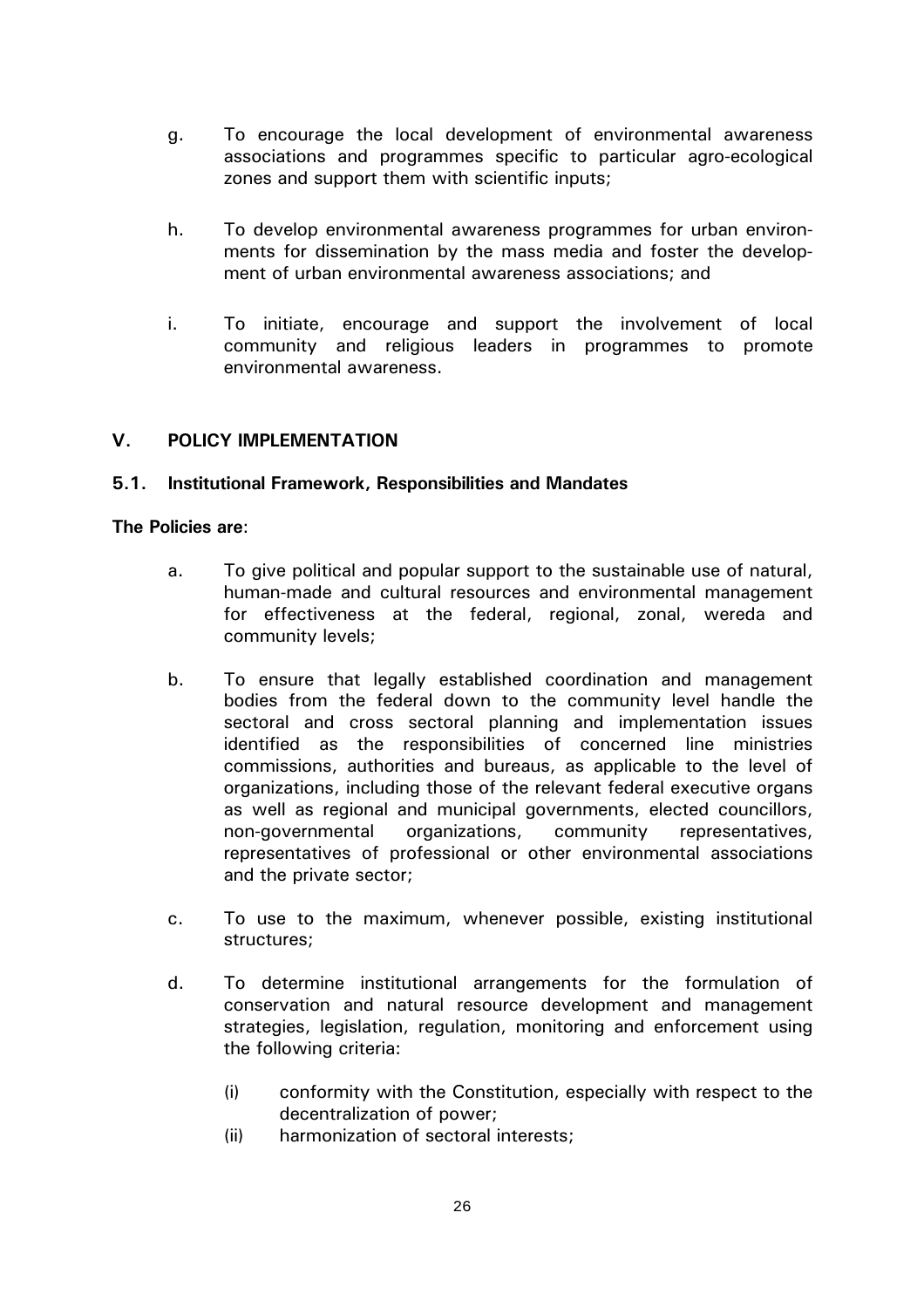- (iii) integration of environmental planning with development planning;
- (iv) minimization of incremental financial requirements;
- e. To avoid conflicts of interest by assigning responsibilities to separate organisations for environmental and natural resource development and management activities on the one hand, and environmental protection, regulation and monitoring on the other;
- f. To ensure that enforcement of government laws and regulations with respect to environmental protection remain the responsibility of federal and regional courts and administrations; nevertheless, where government's own development activities are controlled by laws and regulations, the monitoring of such laws and regulations to ensure compliance of specific ministries and other government entities should be carried out by the government organization responsible for environmental protection and regulation.

### **5.2. Legislative Framework**

### **The Policies are that the Law should:**

- a. To provide a framework for encouraging participation by the people of Ethiopia in the development of federal and regional policies, laws and plans for the sustainable use and management of the natural, humanmade and cultural resources and the environment;
- b. To enable the creation of programmes that motivate the peoples of Ethiopia into restoring, protecting, managing and sustainably using the natural, human-made and cultural resources and the environment of the country;
- c. To ensure agreement with the constitution and the prevailing, political, social, cultural and economic policies, laws and practices and to harmonize these with the principle of sustainable development;
- d. To be consistent with Article 44 of the Constitution and assure all people living in the country of their fundamental right to an environment adequate for their health and well-being;
- e. To create the conditions for formulating, reviewing and updating sectoral regulations on, and procedures for, the restoration, protection, management and sustainable use of the natural, humanmade and cultural resources and the environment; and
- f. To provide a broad framework for both punitive and incentive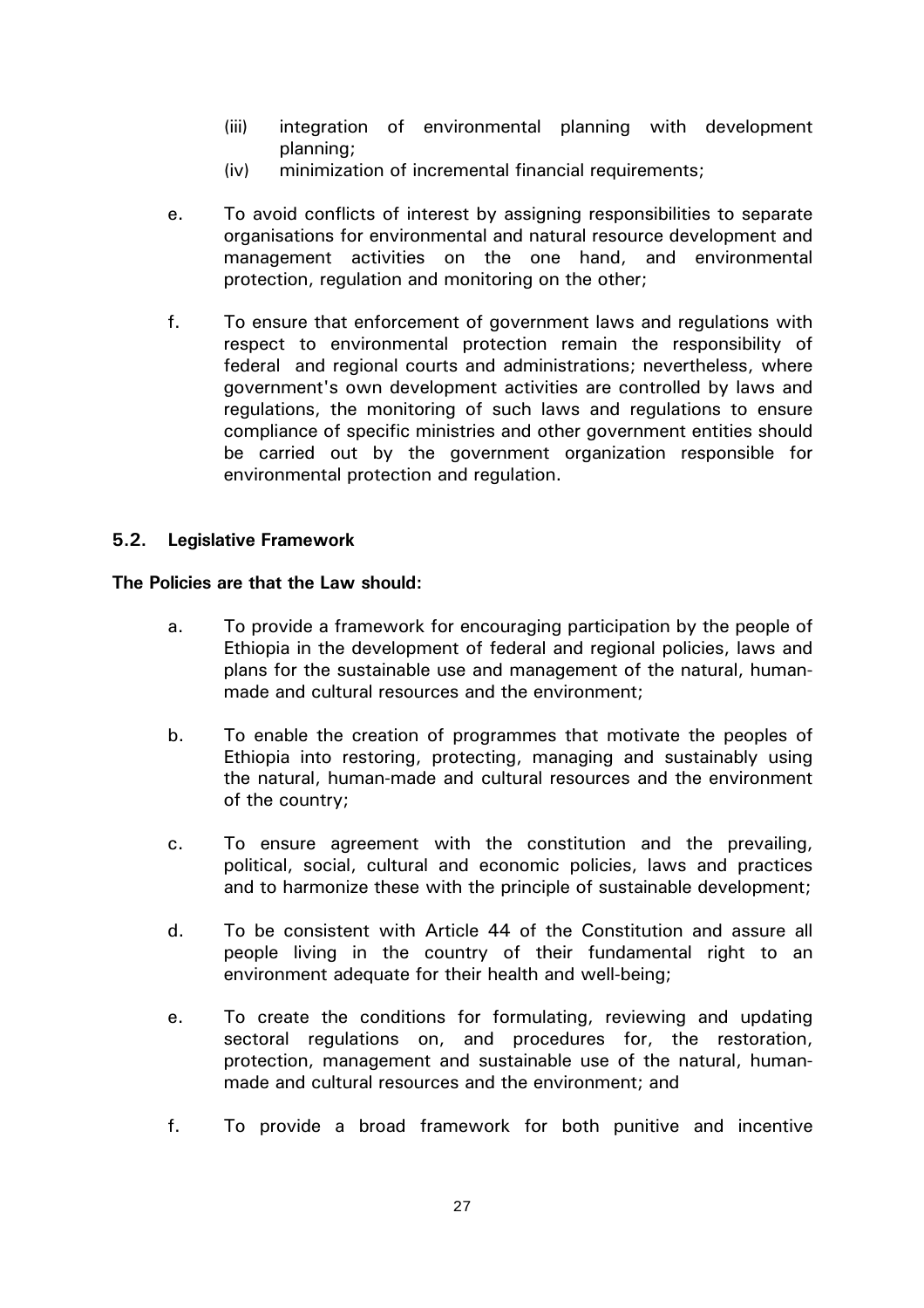measures.

### **5.3. Monitoring, Evaluation and Policy Review**

- a. To ensure that individual programme and project monitoring becomes the responsibility of the appropriate federal and/or regional implementing and/or mandated agencies;
- b. To ensure that the monitoring of the overall impacts of the implementation of the Federal Environmental Policy on the country's renewable natural resources and environmental support systems, and that the compilation of recommendations for any modification that is required, should be consistent with the institutional arrangement specified in the CSE and also be responsive to popular opinion;
- c. To ensure that the Environmental Protection Authority carries the overall monitoring of the Policy implementation and is responsible for proposing modifications, in consultation with the mandated line ministries and/or the opinion of stakeholder communities and groups, and for having them approved by the Inter-Ministerial Environmental Protection Council;
- d. To ensure that line ministries and regional and lower level bureaus and branches of bureaus monitor the overall impact of the implementation of this Federal Environmental Policy on those sectors and elements for which they have the legal mandate;
- e. To ensure that, starting with the Community Environmental Coordinating Committee and aggregating upwards through the appropriate level offices of Water Resources, Mines and Energy, Agriculture, and Economic Development and Cooperation, reviews of the status of natural resources and the environment, including evaluation of the implementation of this Federal Environmental Policy, are completed annually at the appropriate levels; and to ensure that the Environmental Protection Authority will be responsible for prompting the compilation of the reports and for reporting on the process;
- f. To ensure that, at least annually, meetings held by communities at the village level with their Community Environmental Coordinating Committees then successively from the Wereda and the Regional Environmental Coordinating Committees through to the Environmental Protection Council, evaluate these reviews and make their recommendations; the Environmental Protection Authority will be